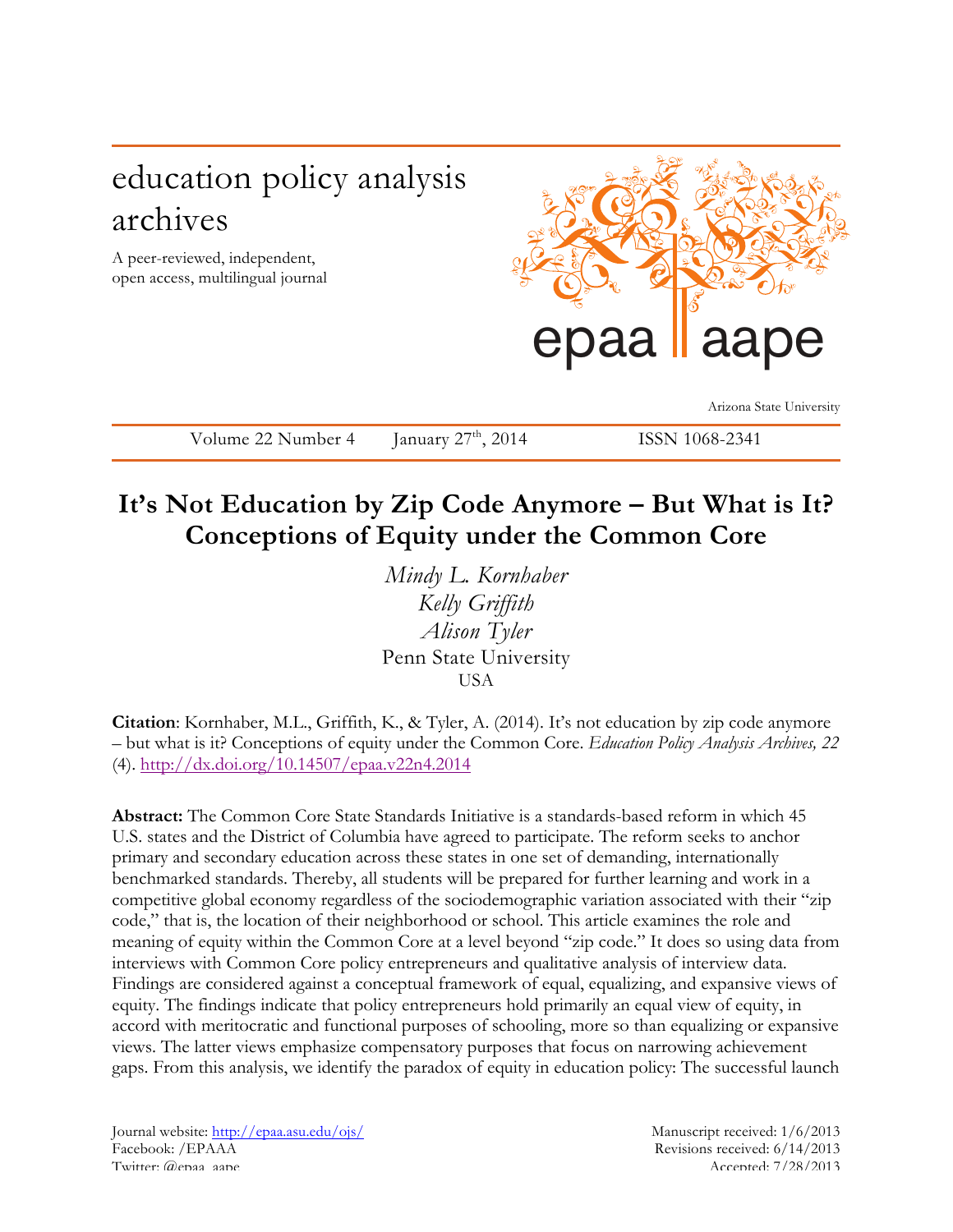of a policy that relies on existing paradigms of standards-based reform and an equal conception of equity helps tether educational outcomes to student background.

**Keywords**: equity; educational opportunities; education reform; education policy; standards

## **No es más el tipo de educación según el código postal - pero ¿qué es? Las concepciones de la equidad en el marco de los** estándares *Common Core*

**Resumen**: La Iniciativa de estándares *Common Core* es una reforma basada en estándares en la que 45 estados de Estados Unidos y el Distrito de Columbia han aceptado participar. La reforma busca anclar la educación primaria y secundaria a través de estos estados en un solo conjunto de normas exigentes , como punto de referencia a nivel internacional De este modo, todos los estudiantes estarán preparados para el aprendizaje y el trabajo en una economía global competitiva, independientemente de la variación sociodemográfica asociada con el "código postal", es decir , la ubicación de su vecindario o la escuela. En este artículo se analiza el papel y el significado de la equidad dentro del *Common Core* a un nivel más allá de "código postal". Lo hace a partir de datos de las entrevistas con personas que implementaron estas políticas y análisis cualitativo de datos de la entrevista. Los resultados se interpretan usando un marco conceptual de puntos de vista igualitarios, de equidad, usando una noción expansiva de la equidad. Los resultados indican que los que implementaron las políticas tienen sobre todo una visión igualitaria de la equidad, de acuerdo con propósitos meritocráticos y funcionales de la educación, más que de equidad u opiniones expansivas. Los últimos puntos de vista enfatizan los propósitos compensatorios que se centran en reducir la brecha de rendimiento. A partir de este análisis , identificamos la paradoja de la equidad en la política de educación: El éxito del de una política que se basa en los paradigmas existentes de la reforma basada en estándares y una concepción igualitaria de la equidad de los resultados educativos depende de los conocimientos previos de los estudiantes.

**Palabras clave:** equidad; oportunidades educativas; reforma de la educación; política de la educación; las normas

## **Não é mais o tipo de educação segundo o "código postal" -, mas o que é? Concepções de equidade conforme os padrões do** *Common Core*

**Resumo**: A iniciativa do núcleo *Common Core* é uma reforma baseada em padrões , em 45 estados americanos e no Distrito de Columbia concordaram em participar. A reforma visa ancorar a educação primária e secundária por esses estados em um único conjunto de padrões elevados, de referência internacional. Assim, todos os alunos serão preparados para aprender e trabalhar em uma economia global competitiva, independentemente da variação sociodemográficos associados ao "código postal", ou seja , a localização do seu bairro ou na escola. Este artigo discute o papel da importância do *Common Core* dentro do núcleo comum para um nível além do "código postal" é analisada. Ele faz isso usando dados de entrevistas com pessoas que implementaram essas políticas e análise qualitativa dos dados das entrevistas . Os resultados são interpretados por intermédio de pontos de vista de enquadramento conceptual igualitária do patrimônio líquido, utilizando uma noção ampla de patrimônio líquido. Os resultados indicam que essas políticas são implementadas principalmente uma visão igualitária do patrimônio líquido, de acordo com as finalidades meritocráticos e funcionais de educação, em vez de vista de equidade ou expansivo. Visualizações recentes enfatizam fins compensatórias que visam reduzir as disparidades de resultados . A partir dessa análise , identificamos o paradoxo da equidade na política de educação : O sucesso de uma política baseada em paradigmas existentes de reforma baseada em padrões e concepção igualitária da equidade dos resultados educacionais depende conhecimento prévio dos alunos.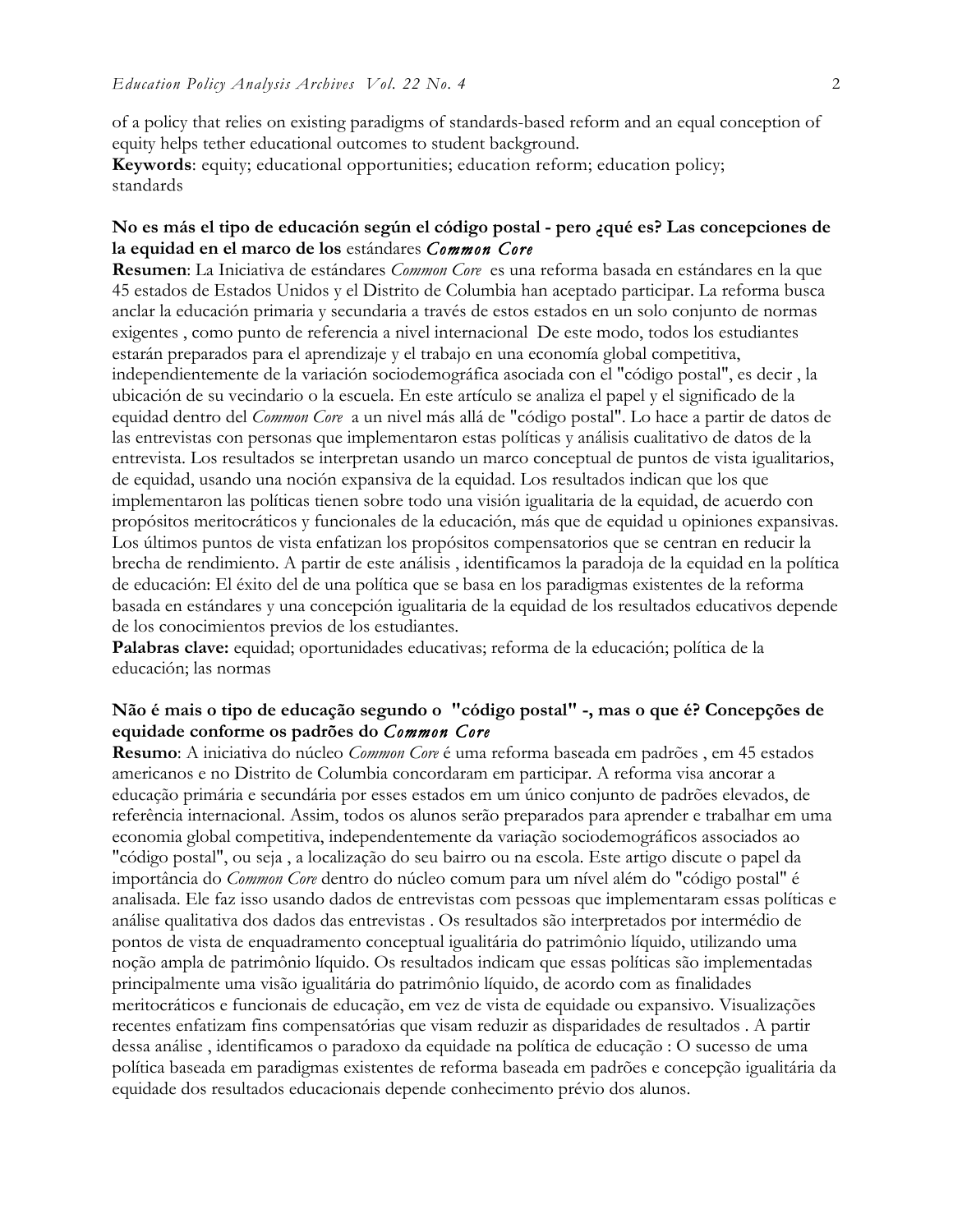**Palavras-chave:** capital; oportunidade educacional; reforma da educação; políticas educacionais; normas

### **Introduction**

The Common Core State Standards Initiative (Common Core) is a state-based effort to anchor U.S. public education in a shared set of high academic standards. The Common Core initiative took shape between 2006 and 2010, as No Child Left Behind (NCLB) came up for reauthorization and problems with its academic and performance standards became increasingly clear (e.g., National Research Council, 2008; Quay, 2010; Rothman, 2011). During this period, researchers surfaced the variability in states' standards (National Research Council, 2008; Porter, Polikoff, & Smithson, 2009). Leaders from education policy groups began promoting the need for a common set of rigorous standards both to advance equity and to help prepare students for an economy that was blind to state and international borders. In 2009, 48 states' education policy leaders agreed to work together under the auspices of the Council of Chief State School Officers and the National Governors Association to develop common standards and support common assessments of them (Rothman, 2011). The resulting Common Core English Language Arts and Math Standards were released in June, 2010. They are described as "fewer, clearer, and higher," than most state standards under NCLB (Common Core State Standards Initiative, About the Standards, n.d.; Gates Foundation, 2010; Rothman, 2011). The Common Core State Standards have now been adopted by 45 states and the District of Columbia.

The leaders of the Common Core hold several aims. By grounding education in the reform's rigorous, internationally benchmarked standards, students and the nation will be prepared to compete in the global economy. The standards will also enable students to graduate high school ready to pursue college or career education without need of remedial coursework. In addition, the Common Core standards will provide teachers and parents a clear understanding of what students are expected to learn, no matter where students live or what school they attend. Materials from the Common Core State Standards Initiative, the National Governors Association, and the Council of Chief State School Officers state the reform "[e]nsures consistent expectations regardless of a student's zip code" (National Governors Association Center for Best Practices & Council of Chief State School Officers, n.d; Council of Chief State School Officers, 2012.; National Governors Association Center for Best Practices & Council of Chief State School Officers, 2010).

On one hand, the Common Core represents a potential sea change in the highly fragmented, decentralized system of U.S. education. On the other, the Common Core continues a line of systemic reform detailed in the early 1990s by Marshall Smith and Jennifer O'Day (O'Day & Smith, 1993; Smith & O'Day, 1991; Rothman, 2011). These reforms seek to improve teaching, learning, and equity by making the education system more coherent (O'Day & Smith, 1993). Central to such systemic reform, now commonly called standards-based reform, is a theory of action that begins with the articulation of standards for what students should know and be able to do. The standards provide a foundation upon which to align curriculum materials, instruction, assessment, and professional development. Alongside articulated standards and alignment, O'Day and Smith (1993) said schools needed resources, flexibility, and responsibility to enable students to meet higher standards. They noted that schools serving high-needs populations may require different instructional, curriculum, or personnel resources to educate their students and prepare them to perform well on the assessments. These, in turn, may depend on "different dollar resources" (p. 266).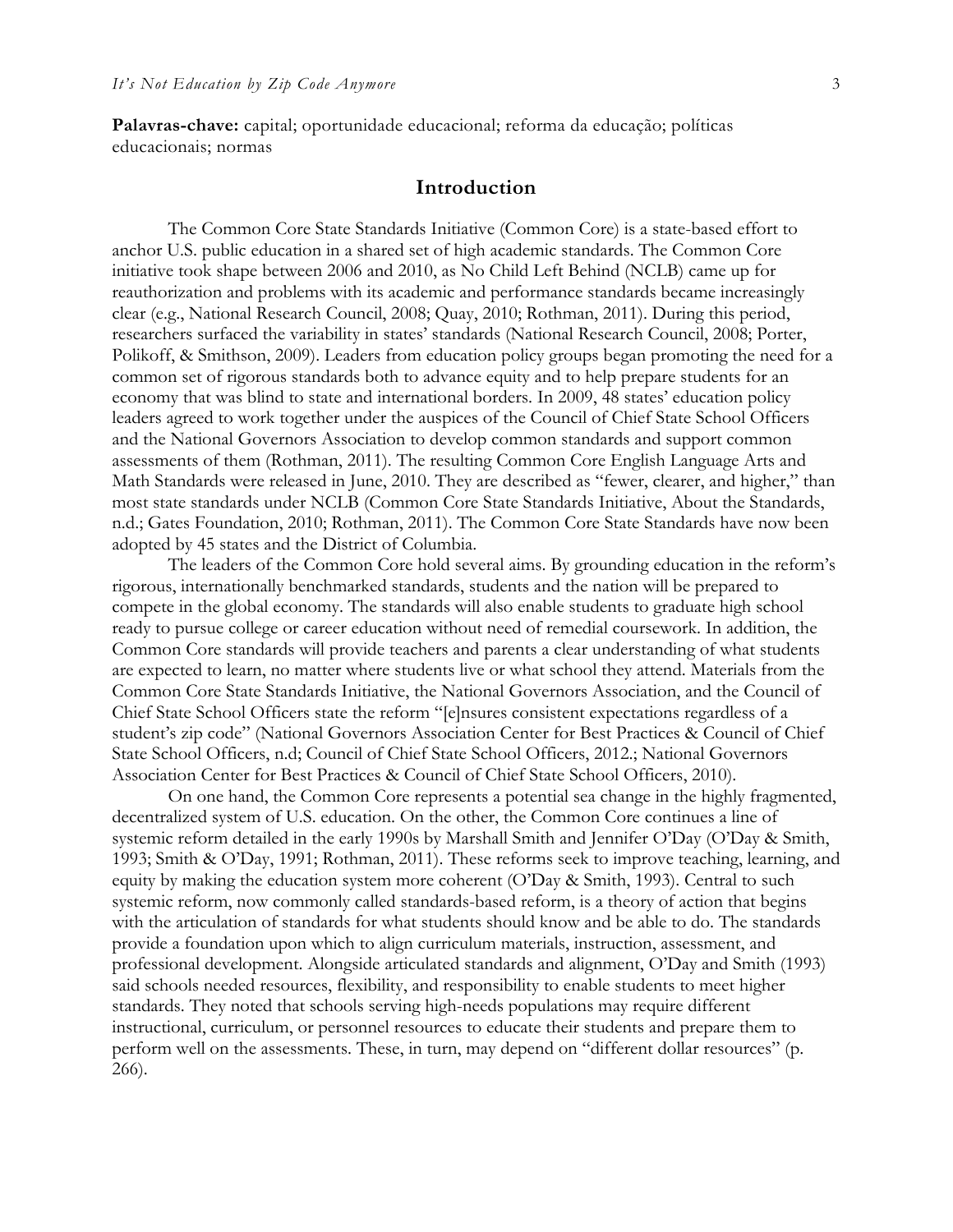#### *Education Policy Analysis Archives Vol. 22 No. 4* 4

Given this lineage, and its aim to provide all students with the same high standards and graduate them without need for remediation, the Common Core's goals encompass equity. Yet, compared to No Child Left Behind, the role and meaning of equity within this reform are less sharply defined. NCLB, on its face and through its accountability system, emphasized the relationship between achievement and socioeconomic status, race, ethnicity, language, or disability. Unlike NCLB, the Common Core is not bound to an accountability system that requires districts and schools to attend to such sociodemographic variation. Materials produced by the Common Core, as well statements by participants in this study, speak instead about ensuring consistent expectations regardless of zip code and graduating all students college and career ready (National Governors Association Center for Best Practices & Council of Chief State School Officers, n.d., Council of Chief State School Officers, 2012; National Governors Association Center for Best Practices & Council of Chief State School Officers, 2010). Expectations, while important (Ferguson, 2003; Rosenthal & Jacobson, 1992), do not entail material resources that O'Day and Smith (1993) indicated may be needed. Moreover, graduating all students "college and career ready" spans outcomes from cashier trainee to Ivy League matriculant. Such disparate postsecondary destinations are associated with student background.

This article draws on interview data to explicate the role and meaning of equity within the Common Core according to its policy entrepreneurs – those who helped shape the reform as a response to NCLB, place it on policymakers' agendas, and promote its adoption in states (see Kingdon, 1995). It begins by building a conceptual framework that draws on the literature. This is followed by analyses of the role and meaning of equity within the Common Core. Understanding equity at a level deeper than "zip code" and "college and career ready" is important. First, while those who shape and promote new policies do not determine policy outcomes, they do influence actions undertaken in the name of the policy (see McLaughlin, 1987). Second, if the Common Core's equity results are ultimately to be evaluated, it is useful to have a clearer understanding of what its equity claims comprise.

## **Conceptualizing Educational Equity**

The first question that arises in such a study as that requested by the Civil Rights Act in Section 402 is to determine precisely what the request means, and how it can be best fulfilled. In this case, the difficulty was especially great because the very concept of 'equality of educational opportunity' is one that is presently undergoing change, and various members of government and of society have different conceptions of what such equality consists of. **–** James S. Coleman, 1972, p. 147

[T]he enduring popularity of equal educational opportunity probably derives from the fact that we can all define it in different ways without realizing how profound our differences really are. **–** Christopher Jencks, 1988, p. 518

Over the last several decades, many efforts have been made to clarify "equality of educational opportunity," "equal educational opportunity," "educational opportunity," "educational equity," and related terms (see e.g., Coleman, 1968, 1972; Hallinan, 1988; Jencks, 1988; Koski & Reich, 1997; McDonnell, 1995; Murphy, 1988; Rebell & Wolff, 2008; Rebell, 2012). In this article, we use "educational equity" for concerns about disparities in educational resources and achievement that are linked to demographic variables, particularly those emphasized under NCLB: socioeconomic status, race, ethnicity, language, or disability. Through a review of the literature, we have clustered conceptions of educational equity in three ways.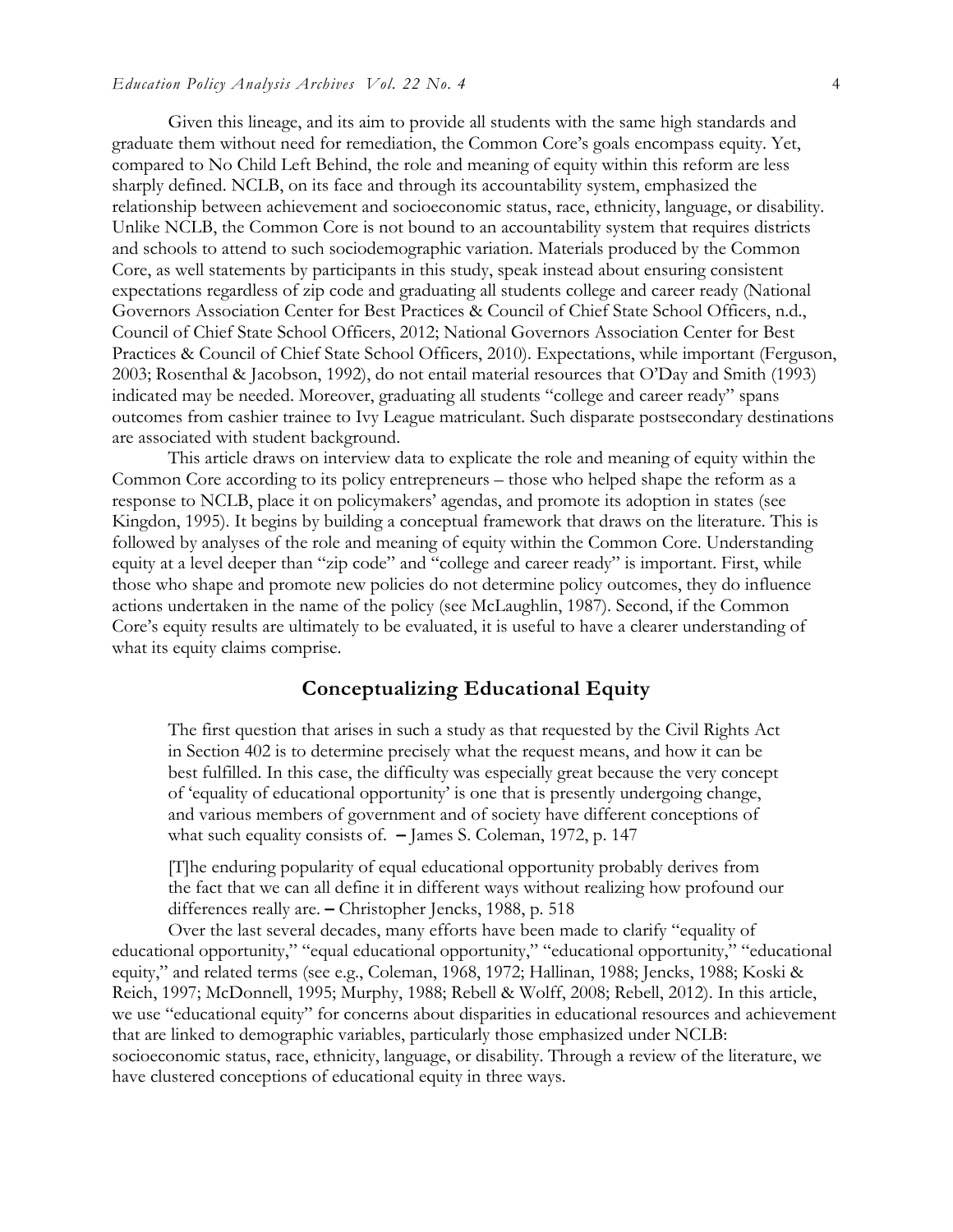Under the equal conception of educational equity, policies and programs are designed to provide equal educational resources for all students. Given equal resources, differences in achievement across different student populations represent influences beyond the purview of the education system. Under the equalizing conception, policies and programs are meant to afford compensatory educational resources to address different populations of learners. The equalizing conception seeks to foster more equal school outcomes. The expansive conception of educational equity also seeks to create more equal school outcomes. However, it emphasizes the need for comprehensive resources both within and beyond schools to attain such outcomes. We explore these three conceptions below and summarize them thereafter in Table 1.

#### **The Equal Conception**

The central concern of the equal conception is providing all learners with equal educational resources (see, e.g., Coleman, 1968; Hallinan, 1988; Jencks, 1988). Because such equal treatment appeals to Americans' Constitutional right to equal protection under the law, Jencks (1988) called this conception "democratic equality" (p. 520). Given equal resources, differences in students' achievement are said to reflect unequal ability, motivation, effort, parental inputs, family income, and other influences. Variations in such influences are viewed as inevitable and largely outside the scope of the education system.

Coleman (1968) noted that "equality of educational opportunity" might initially be seen as exposure to a common curriculum for different children within the same community. This notion has a long history, beginning with communities' common schools (Coleman, 1968), manifesting itself in standards promulgated by most states in the 1980s, and required of all states by federal mandate under the 1994 reauthorization of the Elementary and Secondary Education Act (the "Improving America's School Act of 1994" [P.L. 103-382; 108 Stat. 3518]), and its successor, NCLB.

The equal conception remains salient among both policymakers and researchers. For instance, Schmidt and Maier (2009) hold that curriculum of equal "focus, rigor and coherence" is fundamental to educational equity (p. 541) and serves as the "most central" and clearest notion of "opportunity to learn" (p. 542). Findings that curriculum varied markedly across states despite NCLB (Porter, Polikoff, & Smithson, 2009) have influenced policy discussions about the Common Core (National Research Council, 2008). The equal conception of equity is evident in the adoption of the Common Core's "fewer, higher, clearer standards" across 45 states and the District of Columbia. The reform's shared standards offer a common basis for generating curriculum (v. common curriculum itself) to a community that is nearly national in scope.

Although common curriculum remains central to the equal conception, it has long been seen as insufficient (Coleman, 1968; Murphy, 1988). U.S. courts have found it wanting since the mid-20<sup>th</sup> Century (Coleman, 1968). For example, in a higher education case, the Supreme Court held that an African American student's rights were violated when he had access to the same lectures but was relegated to spaces that impeded his interactions with fellow students (*McLaurin v. Oklahoma State Regents,* 339 U.S. 637 [1950]). Similarly, equal material resources were not sufficient for educational equity according to the Supreme Court in *Brown*: "Segregation … deprives children of the minority group of equal educational opportunities, even though the physical facilities and other "tangible" factors may be equal" (*Brown v. Board of Education,* 347 U.S. 483 [1954]). These decisions reveal that the equal conception extends beyond curriculum or other material support. Their influence may be seen in resources called for in the Individuals with Disabilities Education Act. IDEA requires that students with disabilities are educated in the "least restrictive environment." "To the maximum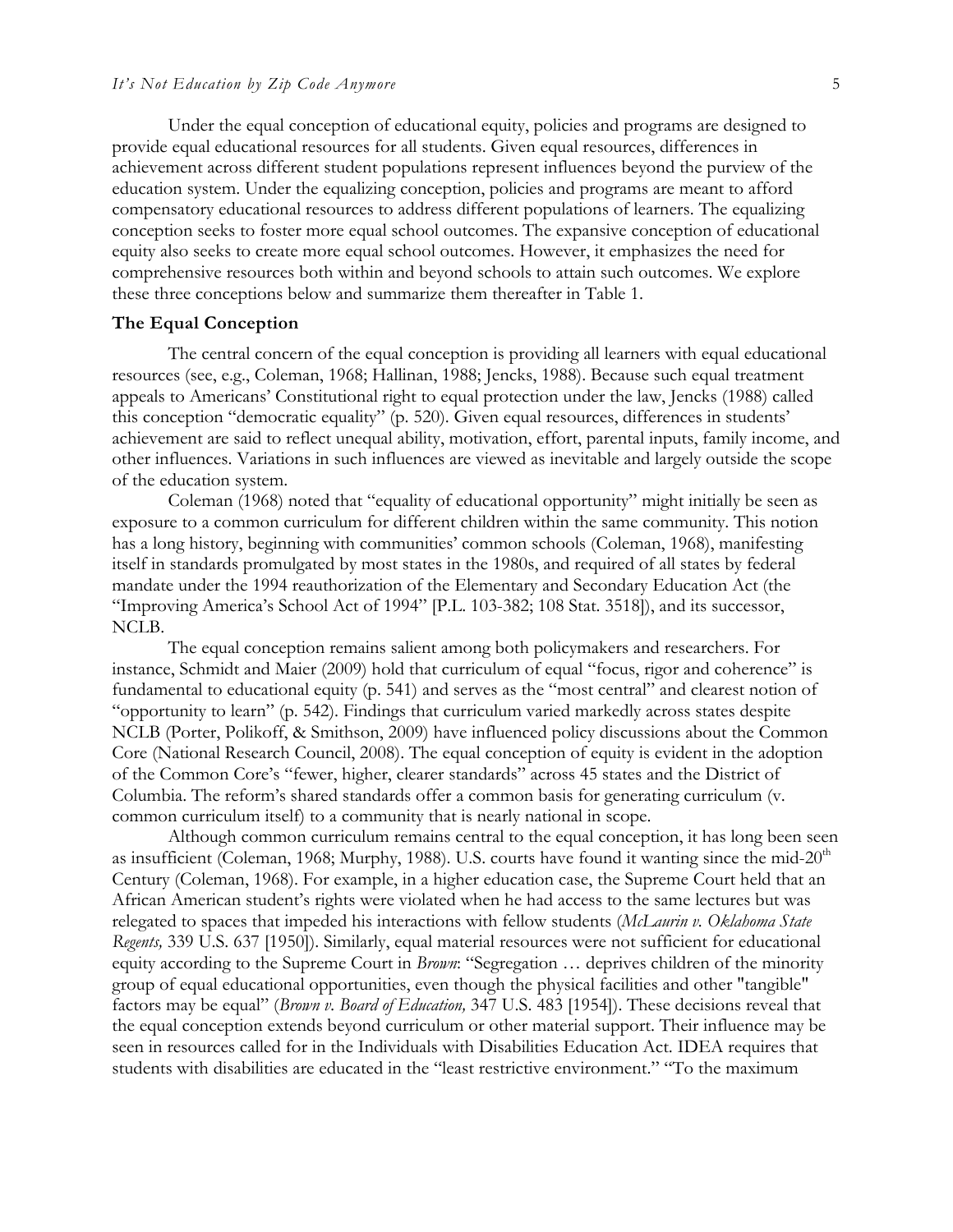extent appropriate, children with disabilities… are educated with children who are not disabled…" (U.S. Department of Education, Building the Legacy: Idea 2004, Statute TITLE I/B/612/a/5, n.d.).

Under the equal conception, high teacher expectations constitute another intangible resource (Coleman, 1968). Advocates of standards-based reforms have argued that such systems will generate equally high expectations for all students. Thus, in 2004, George W. Bush famously decried "the soft bigotry of low expectations" and said this would be countered by No Child Left Behind (The White House, President George W. Bush, President's Remarks in Minneapolis, Minnesota, n.d.).

How might education proceed under an equal conception of educational equity? To model this, Jencks (1988) offered the fictional "Ms. Higgins" and her decisions about distributing time and attention among her third graders. Under the equal, or "democratic equality" conception, Ms. Higgins gives her students the same time and attention regardless of differences in their experience or behavior. School finance scholars have described the equal conception as "one scholar, one dollar" or driven by a distributional principle of "horizontal equity" (Koski & Reich, 2006, p. 553). Using the "playing field" metaphor, the equal conception provides everyone access to the same equipment, same rules, same stadium, and equally qualified coaches. As in any competition requiring knowledge and skill, winners and losers might be predicted in advance based on many factors in and beyond the game (e.g., injuries, prior training, physical attributes), but at least the game itself isn't rigged. Moreover, the prizes for winning are seen as meritocratically allotted. Thus, under the equal conception, schooling serves a utilitarian or functional role in ultimately distributing students into a range of social benefits and social roles (Jencks, 1988; Lucas & Beresford, 2010; Metz, 1990).

The equal conception of educational equity, and the values and policies linked to it, may be the most well-established. Yet, material and intangible resources continue to be unequally distributed: Only two jurisdictions, Washington, D.C. and Hawaii, have equal per pupil expenditures (New America Foundation, Federal Education Budget Project, School Finance Inequity Among Districts, n.d.). Teacher quality, a key influence on student achievement, varies systematically with student demographics across schools (Clotfelter, Ladd, & Vigdor, 2011; Darling-Hammond, 2007, 2010; Jackson, 2009; Sunderman & Kim, 2005). Peer groups also vary markedly across and within schools and across school districts (Gamoran, 2009; Oakes, 1985; Orfield & Lee, 2007; Smrekar & Goldring, 2010). Infrastructure and equipment differ across schools serving highand low-poverty student populations (Crampton & Thompson, 2008; Kozol, 1992). Consequently, an equal conception of equity, the most straightforward of the conceptions, remains elusive in reality.

#### **The Equalizing Conception**

The equalizing conception of educational equity undergirds school-based efforts to create more equal education outcomes. Ideally, under this conception students from disparate backgrounds would have equal chances of school success (Jencks, 1988), and thereby achievement gaps would close. To generate more equal outcomes, it is not enough that classrooms and schools have equal resources and are open to all students, as *Brown* and *McLaurin* set forth. Instead, policies and practices within the education system need to distribute resources in a compensatory way.

Per Jencks (1988), compensatory approaches to educational equity rest on "the moral premise of humane justice … that educational resources should go disproportionately to the disadvantaged" (p. 527). This complicates Ms. Higgins' decision making, since she must now allocate her time and attention in ways that counteract the array of student differences (Jencks, 1988). In school finance, compensatory approaches have been described as "vertical equity." This "target[s] resources based on student need such that each student has an equal opportunity for an equal outcome" (Koski & Reich, 2006, p. 553). Using the playing field metaphor, the game now entails modifying or distributing equipment, rules, and coaches to offset uneven physical attributes,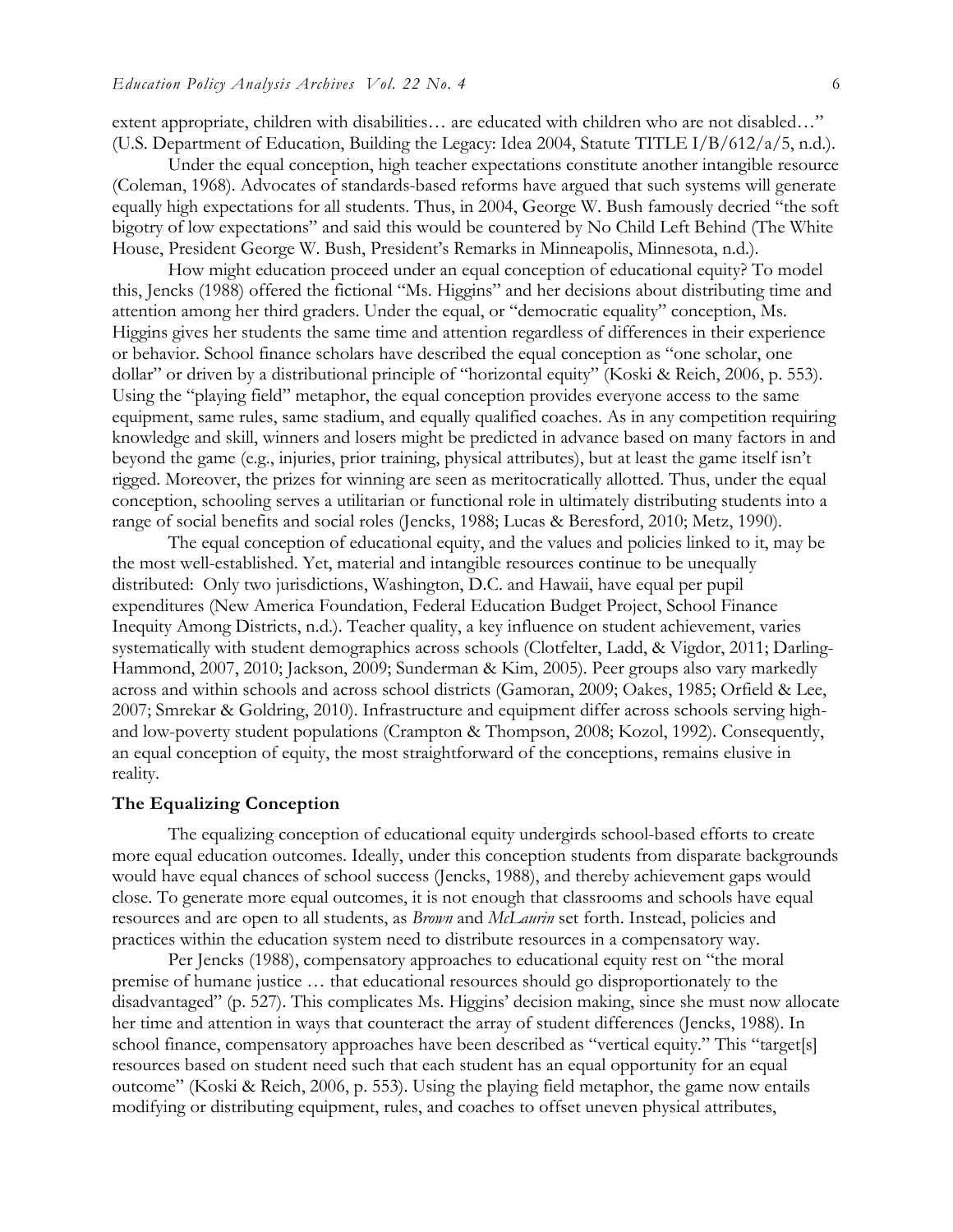experiences, and prior training – whether due to ability, motivation, effort, health, or other causes – so that everyone has an equal likelihood to hit home runs.

An equalizing conception is evident in court decisions and legislation. In *Lau v. Nichols* (414 U.S. 563[1974]), the Supreme Court unanimously ruled that those lacking English language skills needed compensatory, not equal, resources. It was inadequate for the San Francisco Unified School District to provide "the same facilities, textbooks, teachers, and curriculum, for students who do not understand English are effectively foreclosed from any meaningful education." The Court required the school district to adhere to Title VI of Civil Rights Act of 1964: "No person in the United States shall, on the ground of race, color, or national origin, be excluded from participation in, be denied the benefits of, or be subjected to discrimination under any program or activity receiving Federal financial assistance." Under a consent decree, the San Francisco Unified School District has continued to provide students with instruction in their native language as well as promoting English language development (San Francisco Unified Public Schools Basis for English Learner Programs, n.d.).

IDEA legislation incorporates an equalizing conception, as well as an equal conception noted above. Students with disabilities must be given accommodations to enable them to participate meaningfully in regular classrooms. Clearly, Title I of the Elementary and Secondary Act is the largest piece of legislation that encompasses an equalizing conception. Under NCLB, Title I was called "Improving The Academic Achievement of The Disadvantaged" [sic] (NCLB, P.L. 107-110, sec. 101). It sought to reduce achievement gaps not only through increased accountability but also by "meeting the educational needs of low-achieving children in our Nation's highest-poverty schools, limited English proficient children, migratory children, children with disabilities, Indian children, neglected or delinquent children, and young children in need of reading assistance" (Ed.gov. U.S. Department of Education Elementary & Secondary Education. Title I, n.d.).

While the equalizing conception comports with the value of humane justice and also with federal policies, there are clearly obstacles to its realization. For example, in the early 1990s, a number of researchers and policymakers called for the adoption of both academic standards and "school delivery standards" (National Center on Educational Standards and Testing, 1992; Porter, 1993). Such standards, later termed opportunity-to-learn standards, would delineate the resources, practices, and conditions needed to enable students to learn content standards. Opportunity-to-learn standards could then be used to target resources within and across schools to improve teaching and learning before the consequences of accountability systems could be applied (Dougherty, 1996; Heise, 1994; McDonnell, 1995; McPartland & Schneider, 1996; Murphy, 1998; Porter, 1993, 1995). However, opportunity-to-learn standards were defeated by their politically unpalatable implications: redistribution of resources, funding lawsuits, and higher taxes (McDonnell, 1995).

Indeed, cost estimates to close achievement gaps are steep. For example, analyses by Betts and Roemer (2005) indicate that eliminating the wage gap between black and white men would require education spending for black students that is 9 to18 times greater than for white students. They concluded, "Implementing such reforms … is a remote possibility in a society that has not yet fully implemented the more moderate 'equal resource' policy" (Roemer & Betts, 2005, p. 36-7). Alongside economic obstacles, the differential treatment of individuals – even humane, compensatory efforts to boost disadvantaged students' achievement – conflicts with the principle of equality under the law. As a result, political and legal battles over reforms associated with the equalizing conception, including bilingual education, redistribution of school funding, or school integration, have been ongoing for decades (e.g., Gándara & Rumberger, 2009; Garcia, 2002; Hakuta, 2011; Koski & Reich, 2006; Orfield & Lee, 2005, 2007; Parents Involved, 551 U.S. 701 [2007]; Yee, 2012).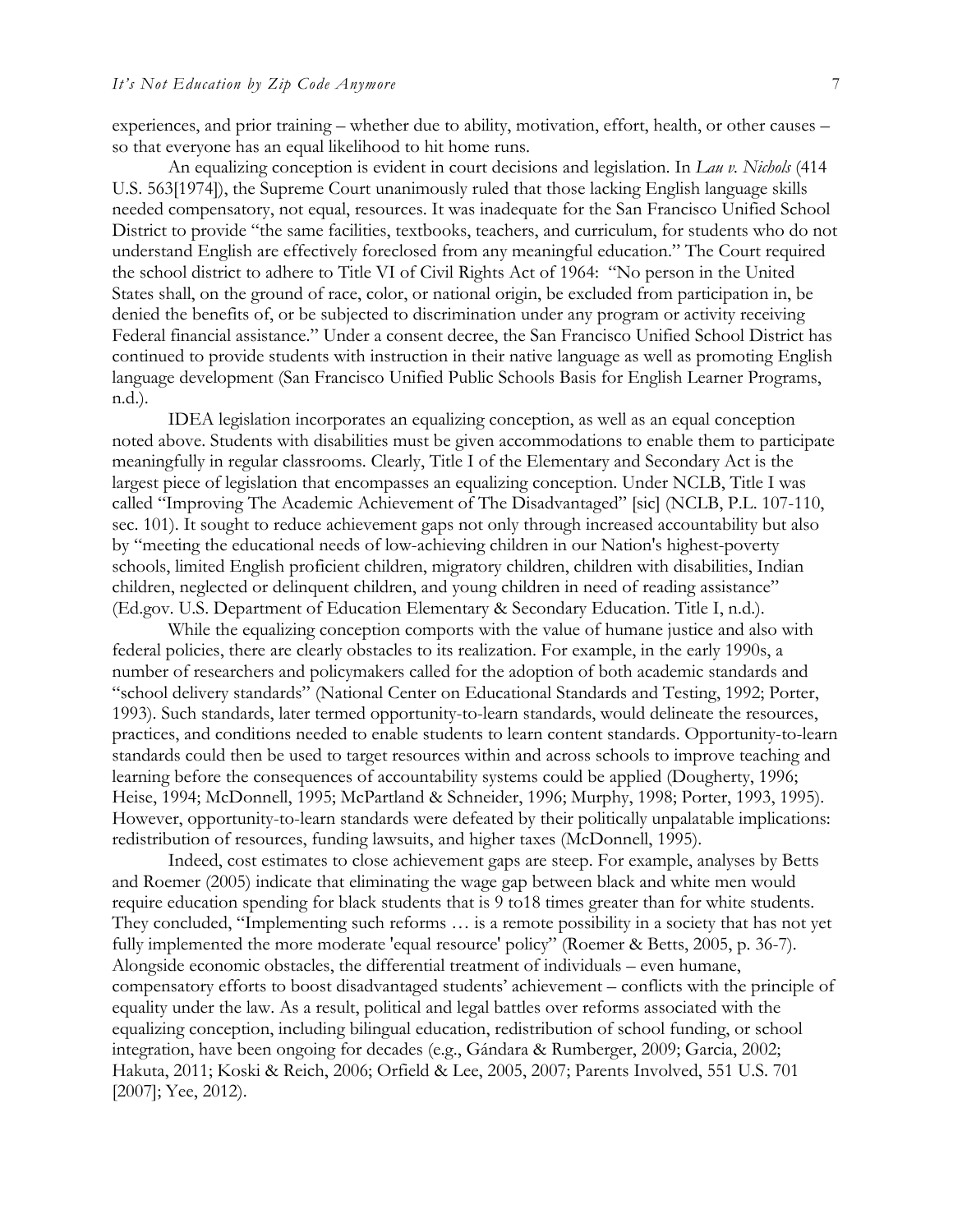#### **The Expansive Conception**

The expansive conception of educational equity shares the equalizing conception's goal of narrowing disparities in learning and enabling more equal chances of school success. It also recognizes that this aim requires compensatory education resources. However, the expansive view builds on what social science has long revealed: disparate student achievement is strongly associated with influences outside schools' purview. Therefore, the expansive conception provides for compensatory resources within and beyond the education system to close achievement gaps. It is both compensatory and comprehensive.

Had Jencks (1988) included the expansive conception, Ms. Higgins' neediest students would receive extra time and attention from her and from health, social service, and other providers beyond the classroom. In the realm of economics, the expansive conception might be termed human capital investment equity, which focuses on ensuring comprehensive services for young children from disadvantaged circumstances. These offer strong returns for educational attainment and life chances relative to later investments (Heckman, 2008, 2010). Under the playing field metaphor, an expansive conception's game allows equipment, rules, and coaches to vary, and for players to be positioned anywhere on or off the field if doing so enables them to hit home runs at a roughly equivalent rate.

While equal conceptions draw upon democratic equality and the Constitution, and equalizing approaches rest on humane justice (Jencks, 1988) and laws impelled by the civil rights movement, the expansive conception was initially seen as beyond reasonable values and laws. Writing in 1967, Coleman claimed conceptions that sought equality of results across students from varying home language or experience were "extreme" (1967, p. 15; 1968, p. 17). Yet, policies promoting such ends were developed during the same historical era. In his Howard University commencement address, President Lyndon Johnson (1965) said:

[E]qual opportunity is essential, but not enough, not enough. Men and women of all races are born with the same range of abilities. But ability is not just the product of birth. Ability is stretched or stunted by the family that you live with, and the neighborhood you live in **–** by the school you go to and the poverty or the richness of your surroundings. It is the product of a hundred unseen forces playing upon the little infant, the child, and finally the man.… We are trying to attack these evils through our poverty program, through our education program, through our medical care and our other health programs, and a dozen more of the Great Society programs that are aimed at the root causes of this poverty.

The Head Start program initiated under Johnson embodies an expansive conception of equity. The program addresses the health, nutrition, social, and emotional needs of disadvantaged preschoolers to position them better for school learning. With its reauthorization in 2007, Head Start placed an increasing emphasis on literacy and cognitive development (Administration for Children and Families, History of Head Start, n.d.). Yet, recent research shows that 3- and 4-yearolds' achievement gains from Head Start fade by the end of first grade (Head Start Impact Study, 2010). Similar findings pertain to the Perry Preschool Program (Schweinhardt, Montie, Xiang, Barnett, Belfield, & Nores, 2005). Heckman (2008) and Currie and Thomas (2005) argue that early enriched interventions must be followed up in order to show continuing academic effects. Typically when Head Start ends, children then contend with disadvantaged environments both in and outside of school.

At the same time, achievement gains may not be the best indicator to evaluate whether an expansive approach to educational equity is valuable. Expansive approaches undertaken in early childhood have produced lasting benefits in other crucial areas: stable employment and families,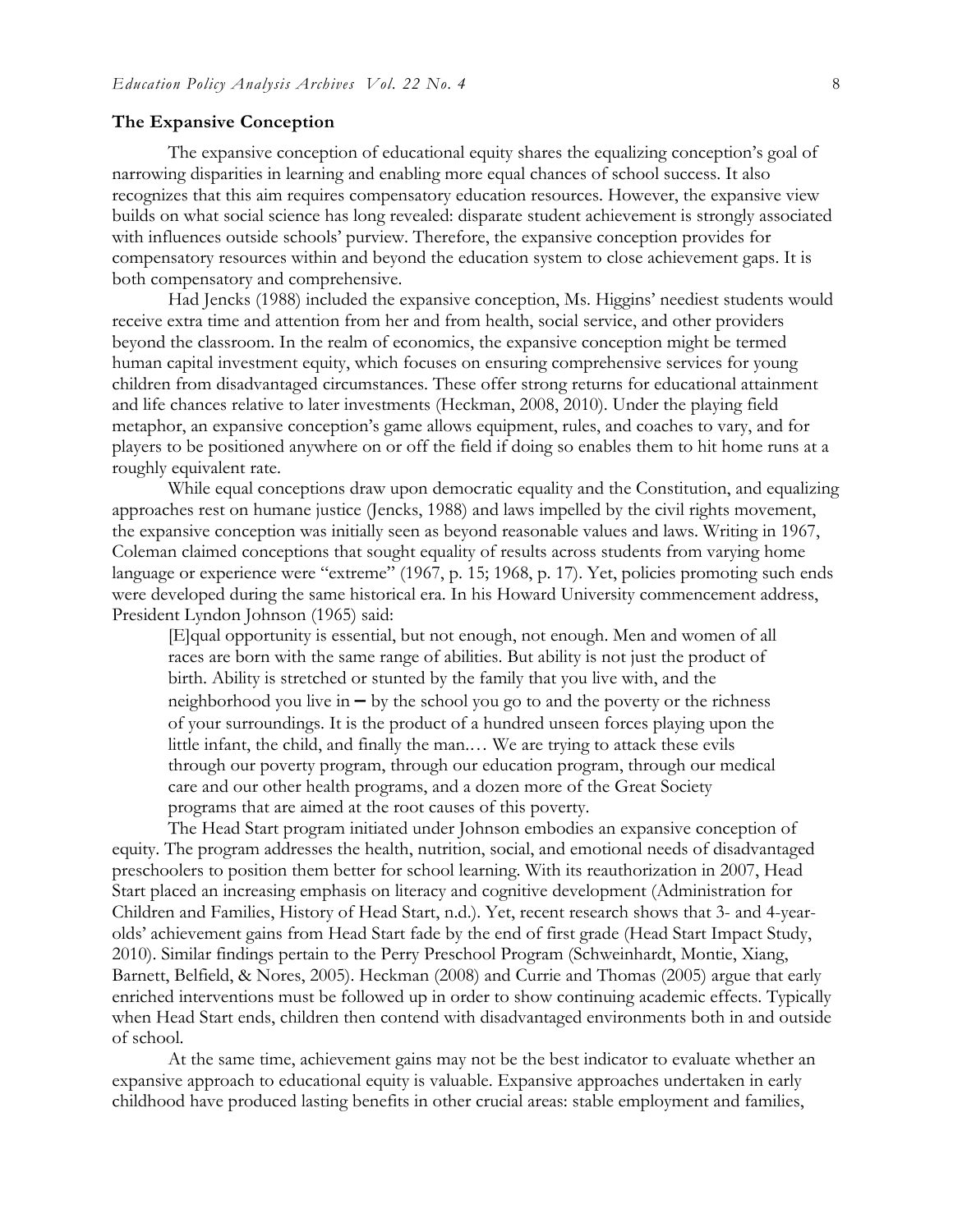better health, higher earnings, and fewer encounters with the justice system (Heckman, 2008, 2010; Knudsen, Heckman, Cameron & Shonkoff, 2006; Schweinhart, et al., 2005; National Research Council and Institute of Medicine, 2000). Thus, even if such interventions don't boost test scores (see Jensen, 1969), they have measurably improved life chances.

Proponents of expansive policies and programs assert that these produce important benefits while also ultimately being more cost effective than equalizing efforts (Heckman, 2008; Heckman 2010; Knudsen, Heckman, Cameron & Shonkoff, 2006; Rothstein, Wilder, & Allgood, 2011). For example, Rothstein et al. (2011) estimate comprehensive services, beginning with prenatal care and ending at age 18, for high poverty youth would cost \$13,900/year per child in New York State. However, some of these expenses are already being provided by other social services and special needs budgets at the state and federal level. Moreover, comprehensive services will reduce later expenditures for special education and enhance economic productivity, creating more tax payers (Heckman, 2008, 2010; Knudsen, Heckman, Cameron & Shonkoff, 2006; National Research Council 2000; Rothstein, Wilder, & Allgood, 2011 ).Thus, an expansive view of educational equity amounts to a pragmatic embrace between the principles of humane justice and return on investment (ROI).

Yet, policies attuned to comprehensive conceptions of educational equity have not been broadly adopted. It may be that the shifts in economics and demographics have been too rapid and recent to see such policies as pragmatic rather than radical. Relatedly, equal and equalizing conceptions of educational equity have been supported through varied court decisions and legislative actions. In contrast, the legal bases to shoulder an expansive conception of educational equity are only now taking shape. Rebell and Wolff (2012) assert one potential basis is implicit in NCLB's promise to provide all students with a "fair and substantial" educational opportunity, mirroring similar language in various states' law. Another basis is that many high-poverty children are not served by Head Start or other comprehensive services. This "creates 'two tiers' of citizens, a pattern that strongly offends the concept of equal protection" (Rebell & Wolff, 2012, p. 48).

As the foregoing details, there are varied conceptions of educational equity. These differ with regard to resources, expected results, philosophical and legal bases, spheres of action, and funding. (See Table 1.) They also have different implications for policy and practice.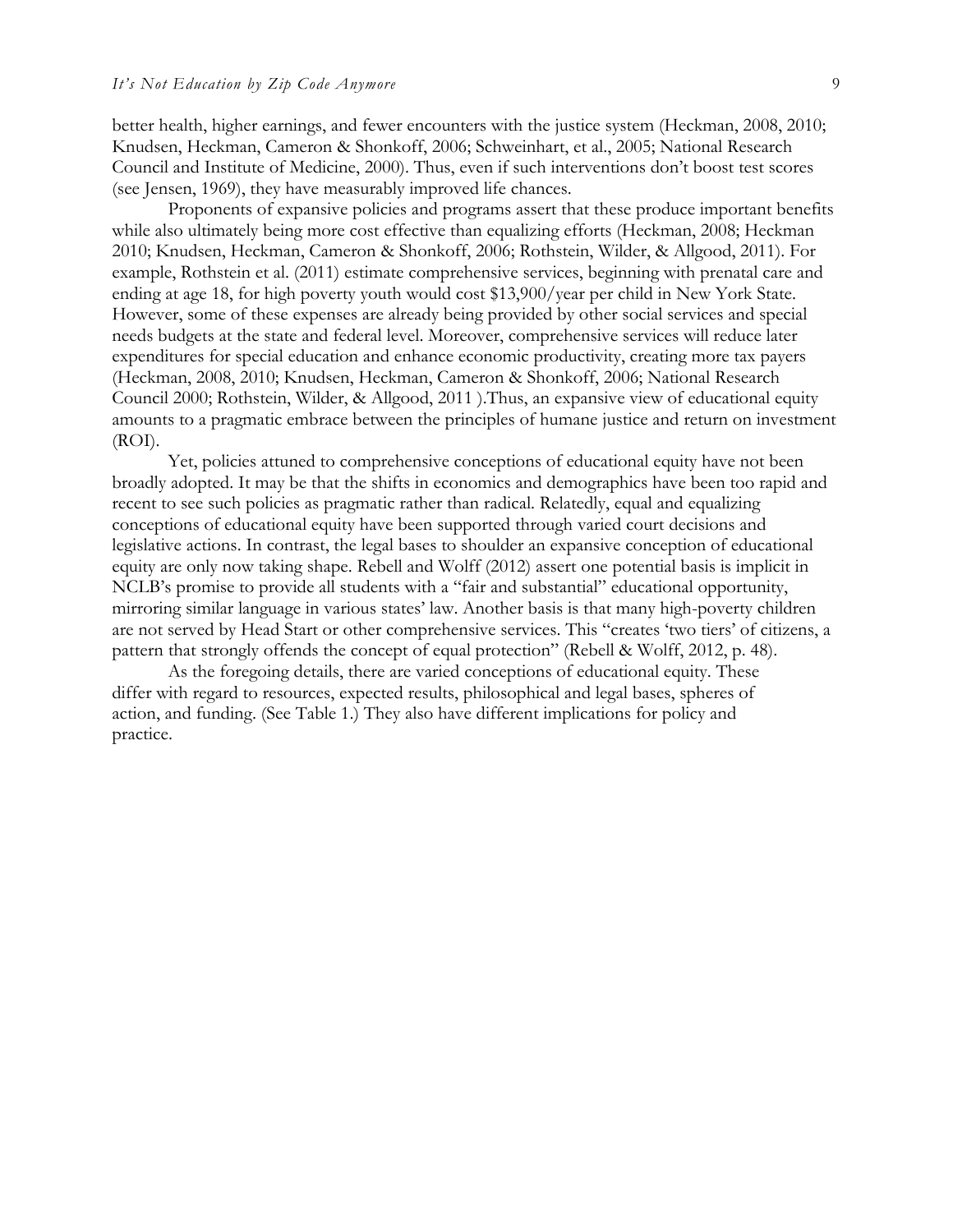| Table 1               |  |
|-----------------------|--|
| Conceptions of Equity |  |

| Conception of<br>Equity $\rightarrow$<br>Features $\downarrow$ | <b>EQUAL</b>                                                  | <b>EQUALIZING</b>                                         | <b>EXPANSIVE</b>                                                           |
|----------------------------------------------------------------|---------------------------------------------------------------|-----------------------------------------------------------|----------------------------------------------------------------------------|
| Resources                                                      | More equal educational<br>resources                           | Compensatory<br>educational resources                     | Compensatory<br>resources in and<br>beyond the educational<br>system       |
| Results                                                        | Variable, predictable<br>gaps linked to student<br>background | More equal chances of<br>school success,<br>narrowed gaps | More equal chances of<br>school success,<br>narrowed gaps                  |
| Sphere of<br>Action                                            | Public education                                              | Public education                                          | Public education,<br>social and health<br>services, prenatal -<br>grade 12 |
| Philosophical/<br>Legal Basis                                  | Democratic equality/<br>Constitutional equal<br>protections   | Humane justice/<br>Civil rights laws                      | Humane justice +<br>ROI/<br>Still in formation                             |
| Funding                                                        | Horizontal equity                                             | Vertical equity                                           | Human capital<br>investment equity                                         |

The Common Core's aims of "college and career readiness" and consistent expectations for students across zip code encompass equity – but what sort? Through the research that follows, we explicate the role and meaning of equity according to the reform's policy entrepreneurs.

## **Methods**

#### **Data Collection**

Data collection consisted of semi-structured interviews with 11 policy entrepreneurs conducted in late summer and early fall of 2011, at the start of the Common Core's implementation process. This sample was gleaned from 16 initial emails to individuals who helped shape the Common Core as a response to NCLB, place it on policymakers' agendas, and advance its adoption. Eight interviews were with policy entrepreneurs associated with eight national organizations. Of these, five served as their organization's head or vice president. Three others held positions central to their organization's Common Core policy effort. Another interview entailed a policy entrepreneur who acted as consultant to those seeking to launch common standards. We also conducted a joint interview with two senior staff, self-described as policy entrepreneurs, from the department of education in a reform-oriented state. These individuals promoted the reform's adoption with state policymakers and were advancing its implementation in school districts. This interview offered a best case scenario: It allowed us to compare national-level policy entrepreneurs' perspectives on equity and the Common Core with state-level leaders who strongly support the Common Core and its implementation (see Flyvbjerg, 2006).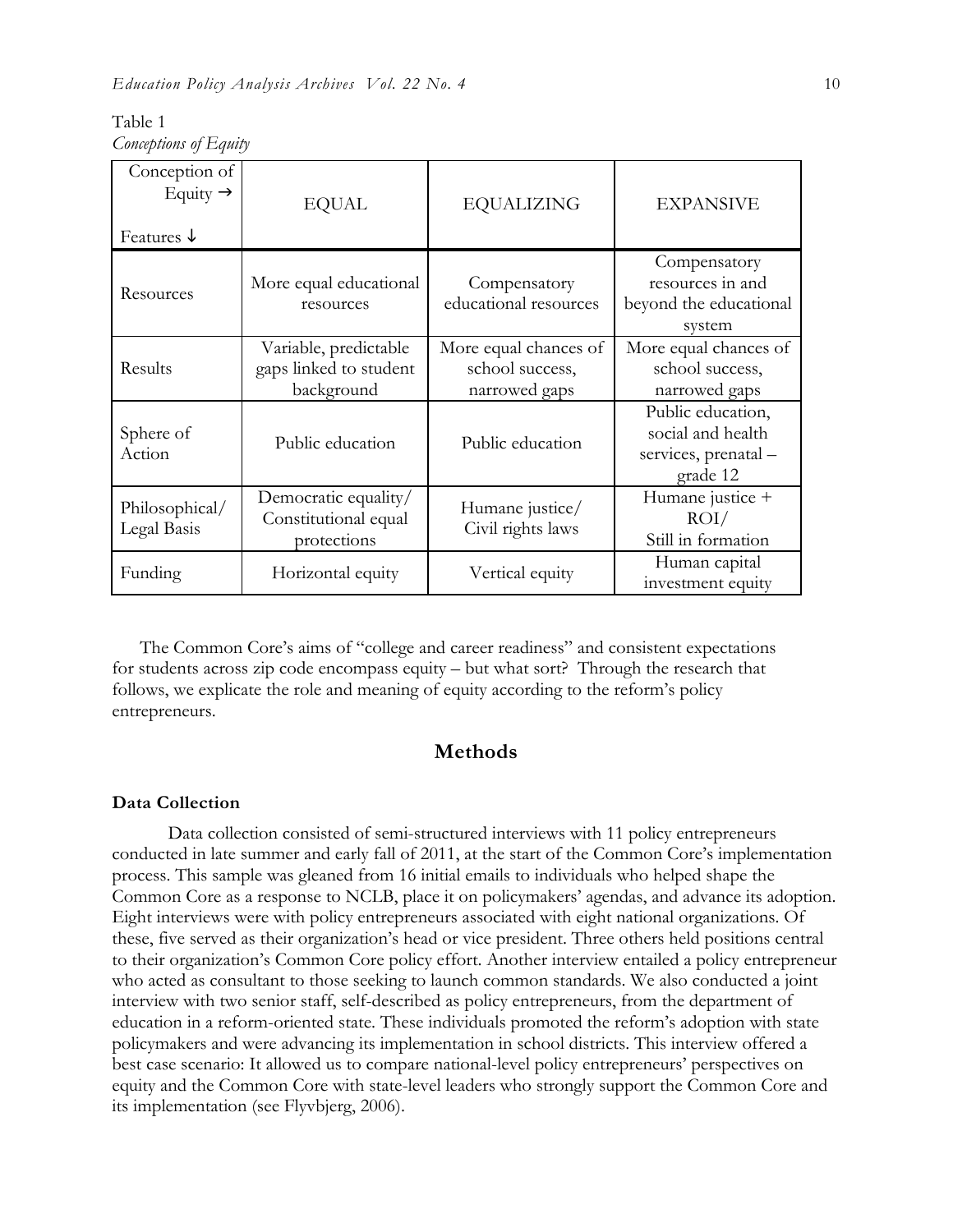Our interview protocol included ten questions that asked participants to describe how the Common Core might serve diverse students and schools and what educational equity meant to them. The protocol was semi-structured, enabling us to address our research questions while providing flexibility to follow avenues opened by the interview participants. Interviews ranged from 55 to 70 minutes and typically lasted 60 minutes. They were conducted by phone, audio recorded, and transcribed verbatim. To protect participants' confidentiality, as required under our institutional review board approval, all audio recordings and transcriptions were saved using interviewee pseudonyms on a password-protected computer. Pseudonyms were used in all subsequent analyses and writing.

#### **Data Analysis**

We employed an inductive, basic interpretive approach (Bogdan & Biklen, 2006) in our data analysis. This is appropriate for qualitative inquiries that seek to surface others' sensemaking. Sensemaking has been described as a process to resolve issues and move forward that draws in a non-deliberative way from existing institutional and cultural frameworks. It is "instrumental, subtle, swift, social, and easily taken for granted" (Weick, Sutcliffe, & Obstfeld, 2005, p. 409). Within education research, sensemaking has been employed typically in studies of policy implementation to examine how a policy is interpreted in light of social and cultural contexts and therefore how it is enacted (See, e.g., Coburn, 2001; Spillane, 2004). In this case, sensemaking was applied to illuminate how Common Core policy entrepreneurs interpret the role and meaning of equity within the reform they are championing. Because sensemaking is a "way station" for coordinated action (Taylor & Van Every, 2000, p. 275 cited in Weick, Sutcliffe, & Obstfeld, 2005), our study will help both to elucidate the policy entrepreneurs' conceptions of equity and clarify how plans to advance equity may unfold within the reform.

Data analysis was continuous with data collection. Immediately following each interview, brief memos were written to capture salient points and new questions generated by the participants' responses. In the process of transcribing, bracketed observer comments were added to the transcript texts and additional memos were drafted.

To develop the coding scheme, each of the three researchers independently read and generated open codes for three of the interview transcripts. We then discussed our initial open codes, refined their meanings and labels, eliminated redundancies and clustered the remaining codes. Following this, we individually piloted the resulting code scheme on a fourth transcript and thereafter together further refined the codes. This series of steps reduced 164 initial open codes to 12 major coding categories. We then independently recoded all ten transcripts. During the coding process, we drafted and discussed memos that synthesized meanings and raised issues within and across coded data.

After independently coding all the transcripts, we reviewed and discussed together all data under each code. This process surfaced additional understandings and questions that were recorded in memos. It also resolved any coding disparities and ultimately yielded full agreement about the coding of each piece of data across the three researchers. This, together with the reiteration/ saturation of responses across participants, strengthens the trustworthiness of our findings.

## **Findings: The Role and Meaning of Educational Equity in the Common Core**

Common Core policy entrepreneurs said educational equity played an important role in the formation and goals of the reform. They often linked equity to economic arguments for the reform.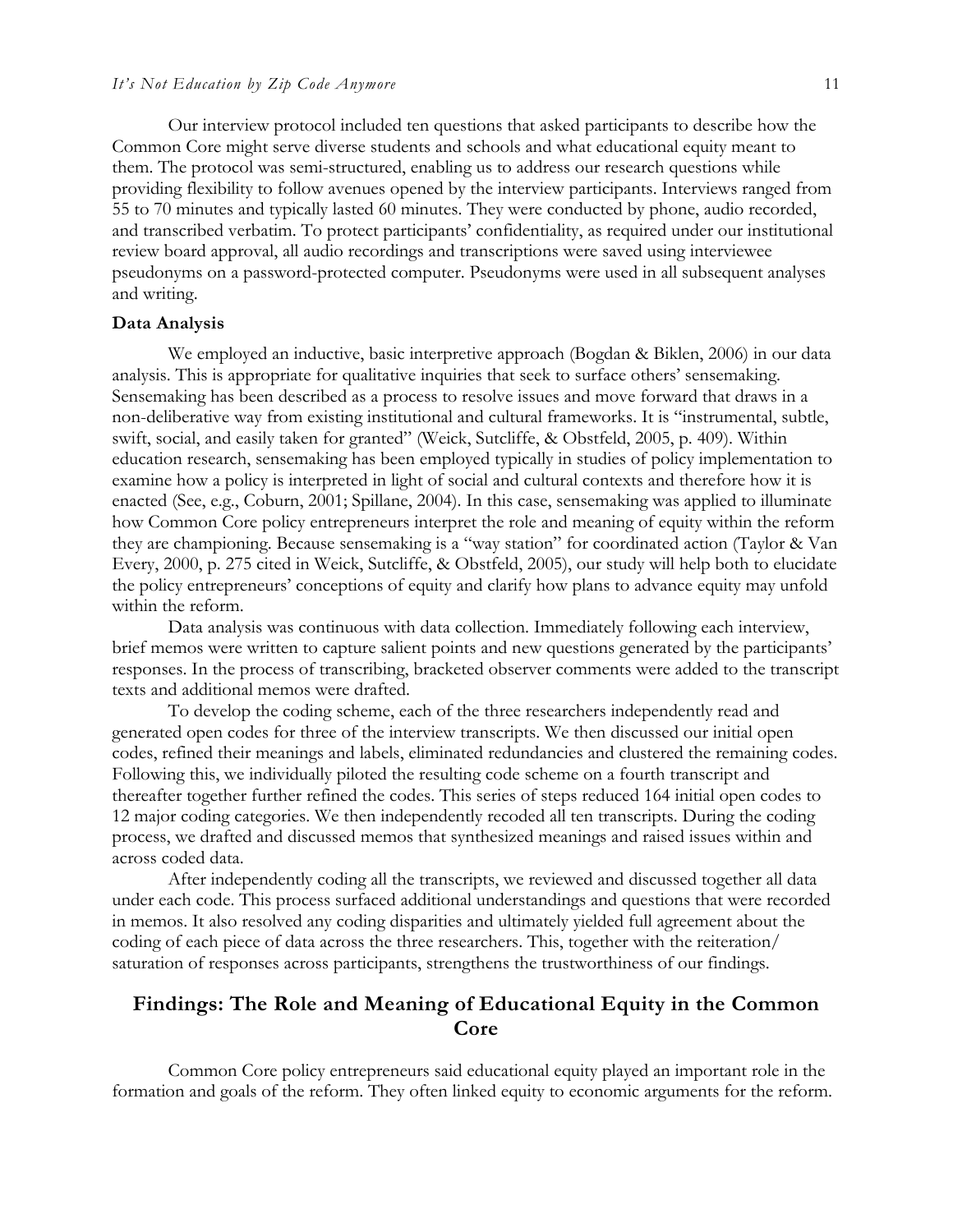Policy entrepreneurs applied primarily an equal conception of equity to the Common Core. We elaborate on these findings below.

#### **Equity has a Central Role**

All participants voiced a clear desire for the Common Core to improve education especially for students from educationally challenging circumstances. The policy entrepreneurs argued that students from lower-performing states, poverty, urban or rural environments, minority backgrounds, lower tracks, transient situations, and those who were English language learners should not confront educational disadvantage in school. According to Lee Harmon, concern for equity generated broad backing for the Common Core. Equity was central to:

bringing in La Raza and all the groups that are associated with La Raza, and getting their support for the standards, and the NAACP, getting students with disabilities' groups on board, military coalitions, child coalitions. I think it was equity more than purely economic arguments – which is what everybody pushes – which I think are oversold. But in terms of actually bringing people to the table, the equity is what brought them to the table.

#### **Equity is Conjoined with Economic Messages**

Even as equity was important, it was rarely a stand-alone message. As Lee Harmon indicated above, economic arguments were promoted to gain support for the Common Core. Unlike Harmon, many participants saw integral links between the economic and equity justifications for the reform. For example, Chris Young said:

Up until about 20 years ago, I think there were two things that drove educational reform and drove the standards movement as well. On the one hand, it was traditional civil rights equity: the moral imperative. On the other, was the economic imperative that affect[s] another group of people [e.g., employers]. Today, they're joined.… [For] the first time in our history, all of our children – or almost all – have to do well if our economy is going to truly thrive.

Other policy entrepreneurs indicated that educational equity was vital to economic wellbeing at the individual, national, and/or international level. Jan Davidson illustrated this in holding that a key purpose of the standards was to give all young people a foundation for managing global competition: "[T]hese are standards that all kids need to meet in order to be prepared to have a future in an increasingly competitive environment and a world where being born in the U.S. may not give you the advantages it used to."

Equity in the Common Core was also linked to "economies of scale." It was expected that the Common Standards would increase the education system's efficiency, and, in turn, make educational resources more widely available. Terry Thomas' organization supported the Common Core standards due to:

concerns around low student performance, both on state tests, the NAEP, and on international assessments; the implications of that for economic development and economic success; and some concerns around comparability and the opportunity to create economies of scale. You have a situation where you have each state is going it alone, and sinking in resources, both staff time and financial, on processes that could potentially be done collaboratively.

Similarly, other participants held that the Common Core standards would spur economies of scale by enabling collaborations across states and districts. Such collaborations could produce aligned curriculum and professional development materials**.** In turn, because individual districts and states did not have to develop these resources, such resources might be more affordable and more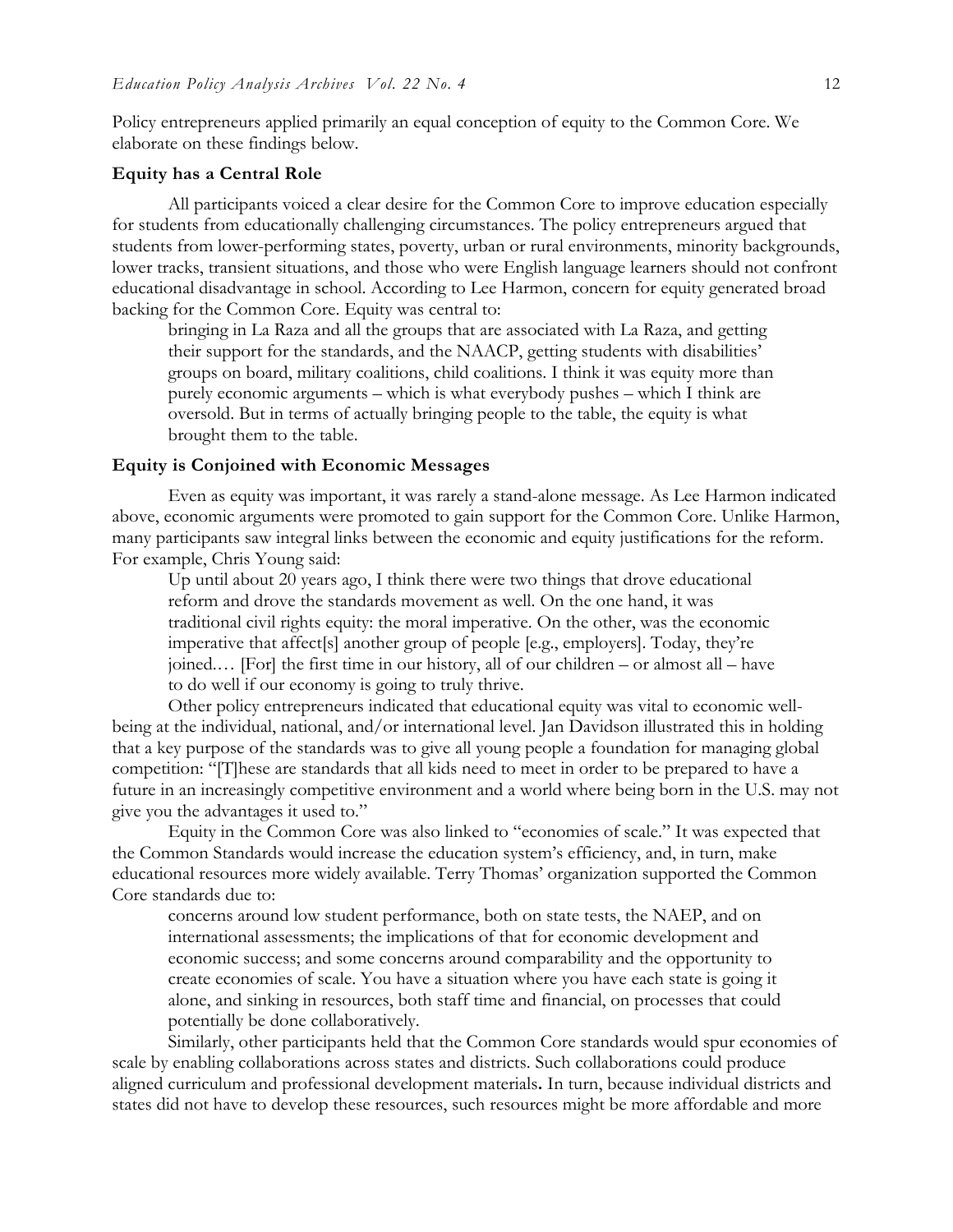accessible across disparate schools. A policy entrepreneur from State A highlighted that economies of scale would advance equity through more equal resource distribution:

If you look at everything else that comes with those standards that are not available

in the State of A, that's where the power of the standards come from. It's building

up economies of scale. Now we can have a more level playing field across the nation.

Some participants also indicated that economies of scale were especially important given the economic recession. Cost-savings were necessary, and the Common Core was seen as a way of potentially lowering costs, particularly of professional development and curriculum materials, while still enhancing equity.

Yet, participants recognized that equity would still be challenged by uneven resources. Even as the Common Core was expected to foster better education resources and distribute them in more cost-effective ways, access to these resources would remain unequal across states and districts. Lee Harmon stated that economies of scale for the "development of materials and training, I think that's going to be a huge cost savings. As far as other money for implementation, I think states are in trouble." Harmon noted one state in the Northeast lacked a state-level math curriculum specialist to support implementation. Other policy entrepreneurs pointed to states in the West and Midwest where resources for implementation were problematic.

School districts would also be differentially capable of accessing the better resources expected to arise from the Common Core. For example, local districts in State A make their own choices about textbooks and professional development. State A puts out guidance about the former and lacked capacity to monitor the latter. In addition, a State A policy entrepreneur said communities and their student populations differed. Therefore, they might not view the same materials as equally appropriate: "[W]hat's good in [the state's biggest urban district] may not be good in [Town X], which is a rural community of 100 kids."

District budgets and expertise also vary, and this influences their ability to act on "what's good," even when the knowledge is available. For example, Mel Nolan described how several districts within one state had received foundation support to develop curriculum materials for the Common Core that will eventually be made public. In the meantime, the funded districts were labeled "the Magnificent Seven" by a leader in one of the unfunded districts that cannot participate in the curriculum development process or get early access to the materials.

In sum, policy entrepreneurs said that equity was vital to the formation and aims of the Common Core. Equity shared the stage with economic justifications for the reform. Participants believed the Common Core would provide better and more equal workforce preparation for students, and it would improve U.S. competitiveness in the global marketplace. Via economies of scale, the reform would enable better resources to be efficiently developed and distributed across diverse schools. At the same time, policy entrepreneurs noted states and districts had unequal capacity to implement the Common Core and secure resources spurred by it.

#### **The Meaning of Equity within the Common Core**

Given that equity has an important role in the Common Core, what forms of equity do policy entrepreneurs have in mind? Our analysis shows that all the participants expressed an equal conception: Diverse students and schools needed more equal educational resources. The majority of policy entrepreneurs concurrently held an equalizing conception of educational equity. That is, for all students to have a more equal outcome ("college and career readiness"), some schools and some groups of students needed compensatory resources. One participant referred explicitly to an expansive conception of equity. That is, for young people to attain more equal school outcomes,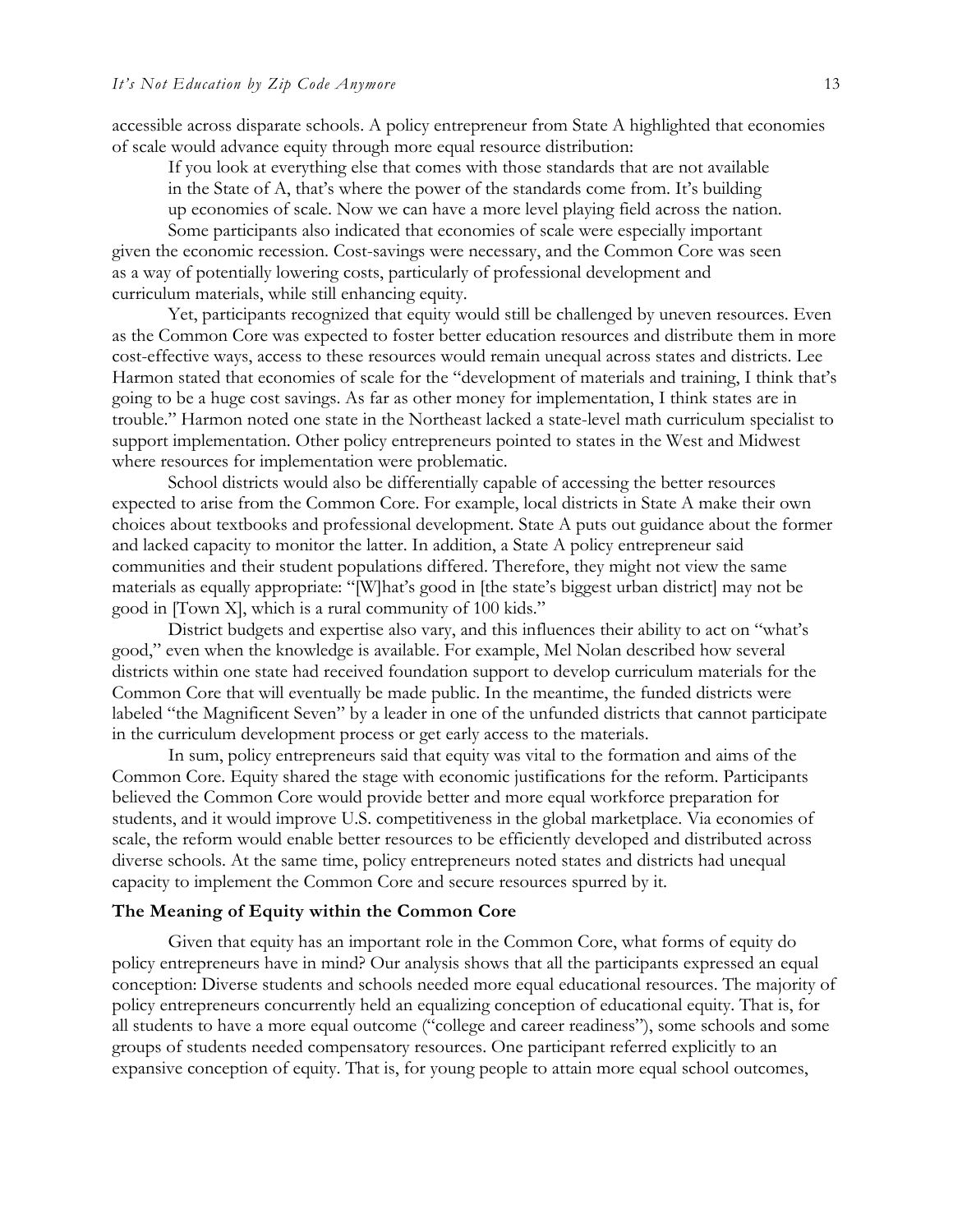resources beyond the education system were needed. The expansive conception was not linked to educational equity within the Common Core.

#### **Equal Conceptions in the Common Core: Prevalent**

Policy entrepreneurs' conception of equity emphasized equal educational resources. In addition to equal, high standards – a central tenet of the reform – they highlighted equality in other intangible resources, including equal opportunity, expectations, and truth about what is needed for college and career readiness. They also held that the Common Core would foster equality in material resources, especially curriculum and teachers.

*Equal opportunity*. Four participants described educational equity as "opportunity to learn." Mel Nolan said most policy entrepreneurs would hold this view and described it as, "Basically you're giving students an equal opportunity to be exposed, you know, to the content they need to develop knowledge and skills." For Noel Dornan, equity in the context of the Common Core was "opportunity to learn" in the sense of being exposed to important knowledge, skills, and expectations regardless of school setting. Terry Thomas said that educational equity meant all students get the "opportunity to have equal access to a high-quality educational experience. What students do with that is their decision." These views are akin to Coleman's equality of educational opportunity as the same curriculum within a community or the fundamental notion of equity held by Schmidt and Maier (2009). Thomas' elaboration on equity aligns with Jencks' democratic equality: Differences in individual motivation, effort, or other influences will make for unequal outcomes, even when students are provided with equal opportunity.

*Same expectations.* Policy entrepreneurs consistently held that high, common standards would enable all students to be held to the same high expectations. Such expectations are important for student achievement (Ferguson, 2003; Rosenthal & Jacobson, 1992). In several instances "standards" and "expectations" were used interchangeably. For example, Jan Davidson said: "… the great merit and benefit of these standards rests in their high expectations for all kids, and that was one of the main arguments that we used." Similarly, Noel Dornan linked equity to equal, high expectations. The Common Core provided the:

Same high, rigorous, challenging expectations for all kids. Since one of the things that has historically depressed the performance of low income and minority students was low expectations we had for them, having the same expectations for everybody is really an equity issue.

The centrality of providing the same expectations is captured by Terry Thomas. In response to the means by which Common Core might foster more equitable education, Thomas said, "All students will be held to the same high expectations. That is the most obvious one."

*Same truths.* McDonnell & Weatherly (2012) stated that the policy entrepreneurs' push for the Common Core lacked exhortatory moral tropes. Yet, several participants in our study said the Common Core made for a more truthful, and therefore fairer, education system. They held that some students were lied to about what they needed to learn in order to succeed. For example, Chris Young emphasized, "We've got to make sure when these students leave, they've got the education they need and that we're not lying to them and lying to ourselves." Lee Harmon argued that students are set up to fail "when you lie to kids in poor and minority schools about what's necessary to succeed in college and the workplace, and we dumb down what's expected of them." Harmon added that truth didn't address "the huge resource issue. That's, I think, a bigger part of equity for me. But it's something."

*Curriculum materials.* In the realm of material resources, participants said that the Common Core would replace haphazard and scattered approaches to curriculum development. In turn, better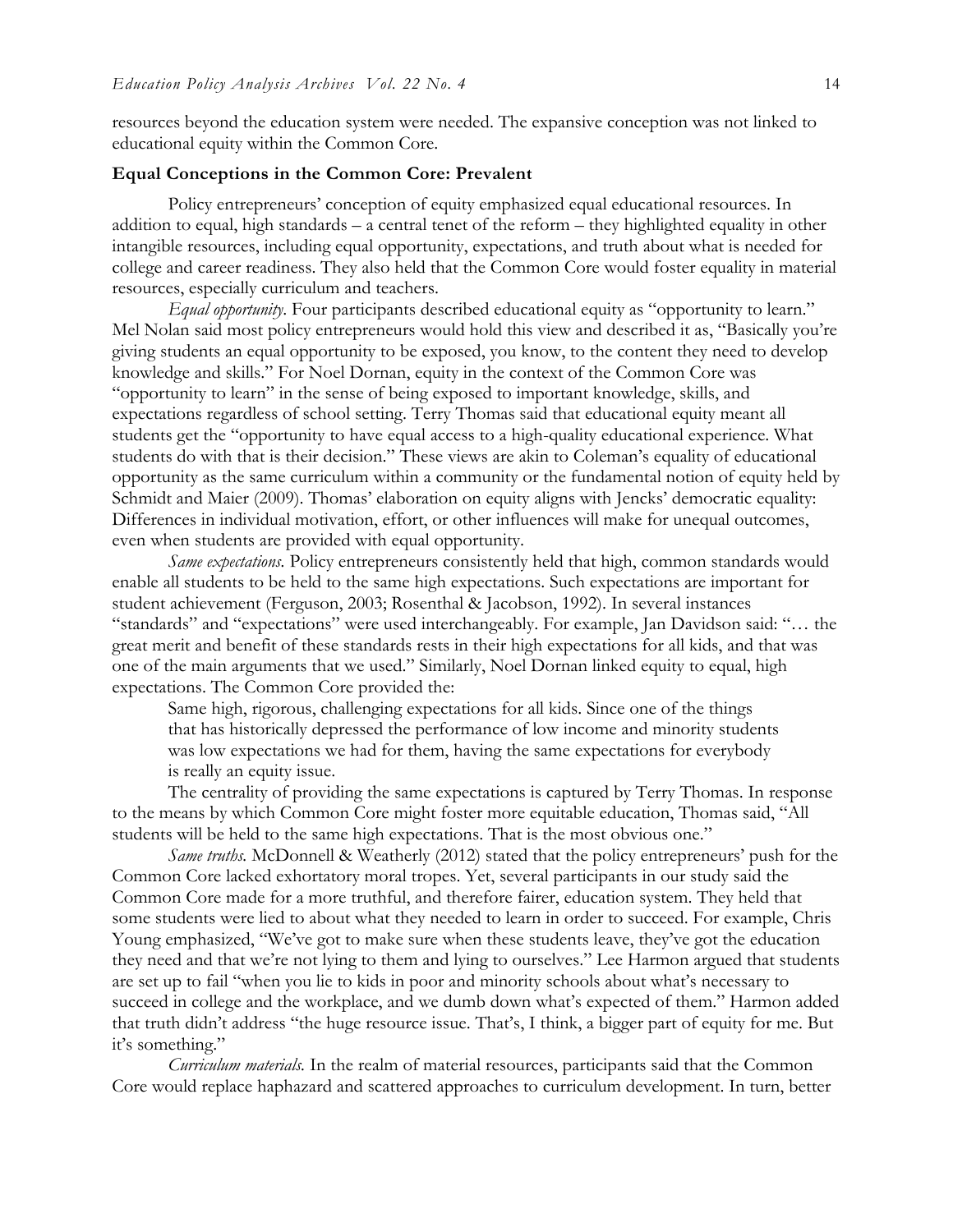curriculum materials and content would become more equally available across schools serving disparate students. Leslie Isherwood stated:

So this time it seems that most state leaders get, for example, that you can't leave curriculum to individual school districts, or teachers for that matter, to make up; that as long as we continue to do that, some people will make up good stuff, some will make up bad stuff. And that when you're talking about a typical school district in this country that has like a half a person in the curriculum office, and that person also drives the school bus, the likelihood that this person can generate really high quality curriculum for teachers is nuts.

Another national-level policy entrepreneur said that digital dissemination will make highquality curriculum spurred by the Common Core more equally available. Such technology will make it possible for teachers and students in high-poverty schools to gain access to the "best content anywhere in the world."

Curriculum materials under the Common Core will also foster equality by embedding the same, high standards. Jan Davidson said that an underappreciated aspect of the Common Core standards is how "text dependent they are – which is another equity issue." Davidson stated that, "by grounding the Common Core in instruction on those standards in the texts itself … you neutralize the effect of family background variables in ways that have not been done before. It doesn't mean that it eliminates it. Conceptually it creates a more level playing field."

At the time of the interviews, participants knew that publishers had begun labelling their products as "aligned with the Common Core." More recently, the Common Core has sought to support educators in evaluating whether curriculum materials are appropriate, but it does not certify that commercial products are aligned to the standards (CCSSO, 2012).

*Improved instruction across schools.* Most participants held that the Common Core would enhance teaching quality across schools through better preservice education and professional development. The Common Core was expected to improve teacher preparation, because preservice education programs could now prepare future teachers to address rigorous academic standards that applied across the nation. Teacher education programs no longer had to operate without knowledge of what standards their graduates would be expected to draw on across different states.

State A policy entrepreneurs said their state's preservice programs would be aligned to the Common Core standards. Not only would this prepare teachers to work with the higher standards wherever they began their careers; it would also benefit students who were more mobile, including high-poverty students and military families.

Participants held that the Common Core would boost professional development by enabling educators to exchange ideas across districts and states. Kelly Swanson highlighted a collaboration among 34 teams of educators from various states. Terry Thomas and Lee Harmon surfaced the possibility of national approaches to professional development. The latter held that while a national approach would be difficult, "obviously it needed to be done, because there's another huge cost savings right there."

The centrality of instructional quality to the reform was underscored by a State A participant. The Common Core "helps teachers to focus more on what they need to teach and what students need to learn. But if you don't have any effective instruction, it doesn't matter what the expectations [i.e., standards] are." While State A participants expected the Common Core to improve instruction, variability across districts would likely remain. As already noted, professional development was in the hands of districts in State A. This was said to be responsive and empowering to local districts. At the same time, at the state level, "We simply just don't have the capacity or even probably the desire to evaluate the quality of professional development."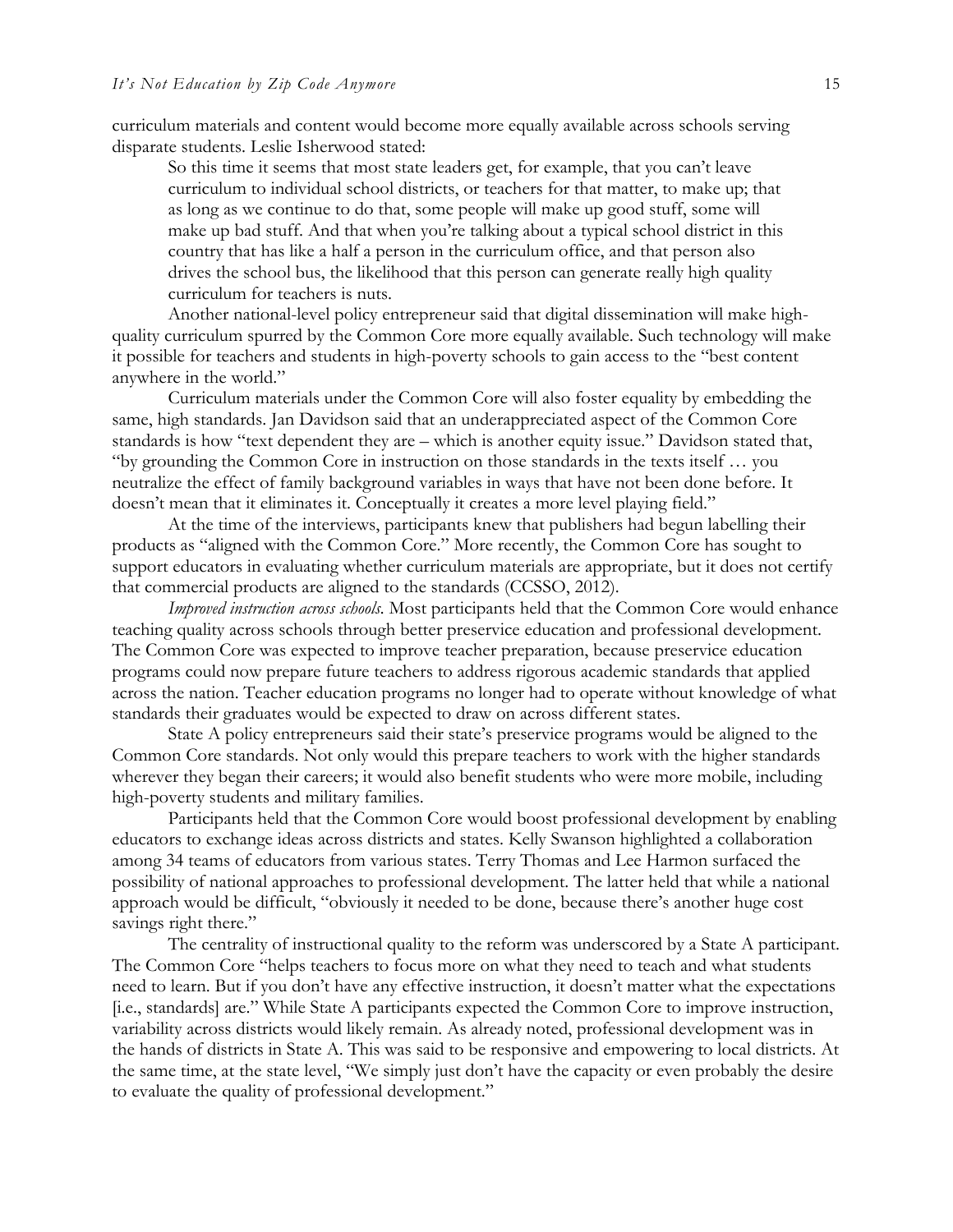In sum, regarding the equal view, policy entrepreneurs expected the Common Core would foster equality in both intangible and material resources. The former included opportunity to learn (in a sense akin to Coleman's common curriculum within a community), standards, expectations, and equal access to the truth about what is needed for academic success. Material resources included improvements in curriculum materials and instruction.

The policy entrepreneurs recognized challenges to the equal provision of resources, especially material resources. The development of preservice training aligned to the Common Core standards was hampered by the fractured nature of higher education and a lack of research on which to build strong teacher preparation programs. In addition, some noted the longstanding problem of the unequal distribution of strong teachers. Chris Young was uncertain whether the Common Core would influence that distribution. "I think it's a wash between the old system and whatever this will be." The cost and flurry of products being stamped as aligned to the Common Core also raised problems. Mel Nolan wondered whether schools and districts would be able to secure appropriate resources: "[A]re you buying the right stuff, if you can afford to buy it?" Policy entrepreneurs noted that states with and without federal Race to the Top Grants were differently positioned to develop and implement Common Core curriculum materials.

Thus, even as they stated the Common Core standards would foster equal resources, the policy entrepreneurs were realistic in seeing challenges and limits to that vision. Jan Davidson said, "[W]e thought that the Common Core would be one step in resolving all of that [unequal expectations]. We're very clear that now that they're in place that there are other equity issues to be raised."

#### **Equalizing Conceptions: Ambivalence**

While the policy entrepreneurs universally held that equity entailed providing more equal resources, the majority also said that equity involved fostering more similar outcomes across learners from disparate backgrounds through the targeting of resources. This equalizing conception is illustrated by Leslie Isherwood:

[W]hat equity is to us is both equity of opportunity … to be taught well, be well taught, the exact same sort of high level stuff. And equity of results. So any gap I see – in whether it's between poor kids and middle class kids or kids of color and white kids – tells me that something is going wrong in the system. And so we have opportunity problems that we have to fix until we get results that we don't see differences by zip code or race.

In line with Jencks' humane justice, an equalizing conception directs compensatory resources to students, schools, or districts with greater needs. For all students to have access to the best education, Kelly Swanson said, "We have to understand that additional supports may be needed for kids, for some kids." Swanson noted it might be difficult to target resources in a compensatory way. "So everybody's just got to grow up and get beyond, 'What's good for me?'… It's usually, 'What's there for me? What's in it for me?' And deep down inside, they don't think about these kids. That's alive and well in this country. You know it is."

Several policy entrepreneurs struggled to embrace an equalizing view within the Common Core. For instance, Lynn Quincy recognized the need to target resources to students, schools, and districts that were struggling. Yet, Quincy's remarks show ambivalence about providing such compensatory resources without also providing compensatory resources for affluent or gifted students.

[T]he purpose of standards is to set a floor, you know, certainly not a ceiling. It's to say: here's a minimum standard to which all students should be held accountable. And obviously, just as we expect the students with disabilities receive additional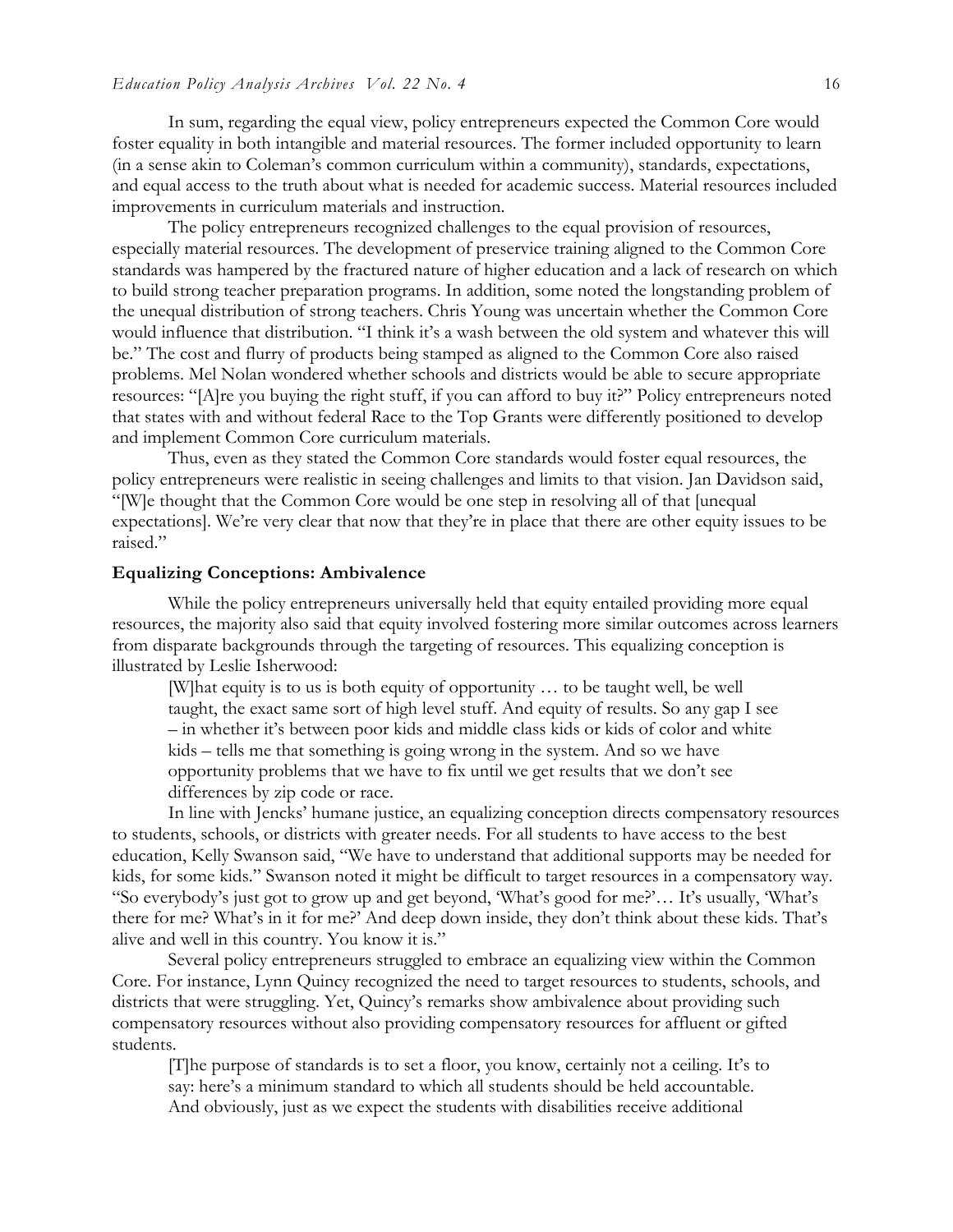funding for various resources that are needed and accommodations that are needed, so is the case with districts and schools. I mean, that said, obviously affluent – we care equally about students at the top, and we certainly would not advocate for something that would lose sight of the gifted and talented, for lack of a better term.

Similarly, Noel Dornan initially rejected the view that equity entailed providing all students with opportunity to learn, because that term's varied meanings generated a long and problematic political history. Instead, Dornan stated at first that equity meant:

breaking, or at least minimizing, the relationship between family background factors, poverty, income, parental education, and the like. You'd like to see as close to zero as possible between those background factors and achievement. I guess I'd argue that this is still a pretty good goal to be aiming for.

However, when Dornan considered equity specifically within the context of the Common Core reform, the emphasis was no longer on minimizing the relationship between student background and achievement. Instead, Dornan focused on providing equal inputs across disparate schools, in line with the equal view:

[T]he role standards play in equity – this may depart from my answer before about how I think about equity. In this case it is an opportunity to learn issue. What the Common Core standards did, ah, a couple points here. First and foremost at one level, to use all- too-easy rhetoric, it means that the expectations that a kid confronts no longer depends upon zip code, right?

The ambivalence over compensatory resources central to an equalizing conception of equity may be built into the Common Core reform itself. Mel Nolan said that at the start of the Common Core, the excitement over generating high national standards was coupled with an acknowledgement that standards were necessary, "but they ain't sufficient." Yet, "One of the things that some of the policy entrepreneurs were very concerned about was, if you went to common standards, would that be a basis for having some kind of school finance lawsuit?" If states were to become more vulnerable to such lawsuits, they would be more reluctant to participate in the reform. Nolan said, "everybody breathed a sigh of relief" after a prominent legal scholar reported that the courts would not use common standards in school finance suits. Nolan knew past efforts at voluntary national standards had been felled by fears of adequacy lawsuits. Thus, national policy entrepreneurs launched the Common Core both with concerns about disparities across schools and districts and with the assurance that the reform would not provide a legal basis for generating material resources to address those disparities.

Ambivalence in targeting resources to needier schools or districts also played out in Chris Young's comments. The Common Core enables parents:

to determine whether or not their child is getting the education they're supposed to receive. It's the first time – and while there's still no federal right of action, litigation, under this [Common Core reform] – it's the first time that, for most students at least, there is a common determination at least in these two critical subject areas.

Yet, later Young claimed what the Common Core "says to teachers, wherever they're teaching, or educators particularly in low-performing schools, is: 'This is what we expect of all of our students.' And you have a right to demand, both the students and the teachers, the support that's necessary to get them there."

To summarize, participants stated that high standards do not ensure high performance across students. In line with the equalizing view, most recognized that compensatory resource would be needed for some students, schools, and districts. Yet, the potential for the Common Core to serve as a legal lever for obtaining additional resources represented an existential threat to the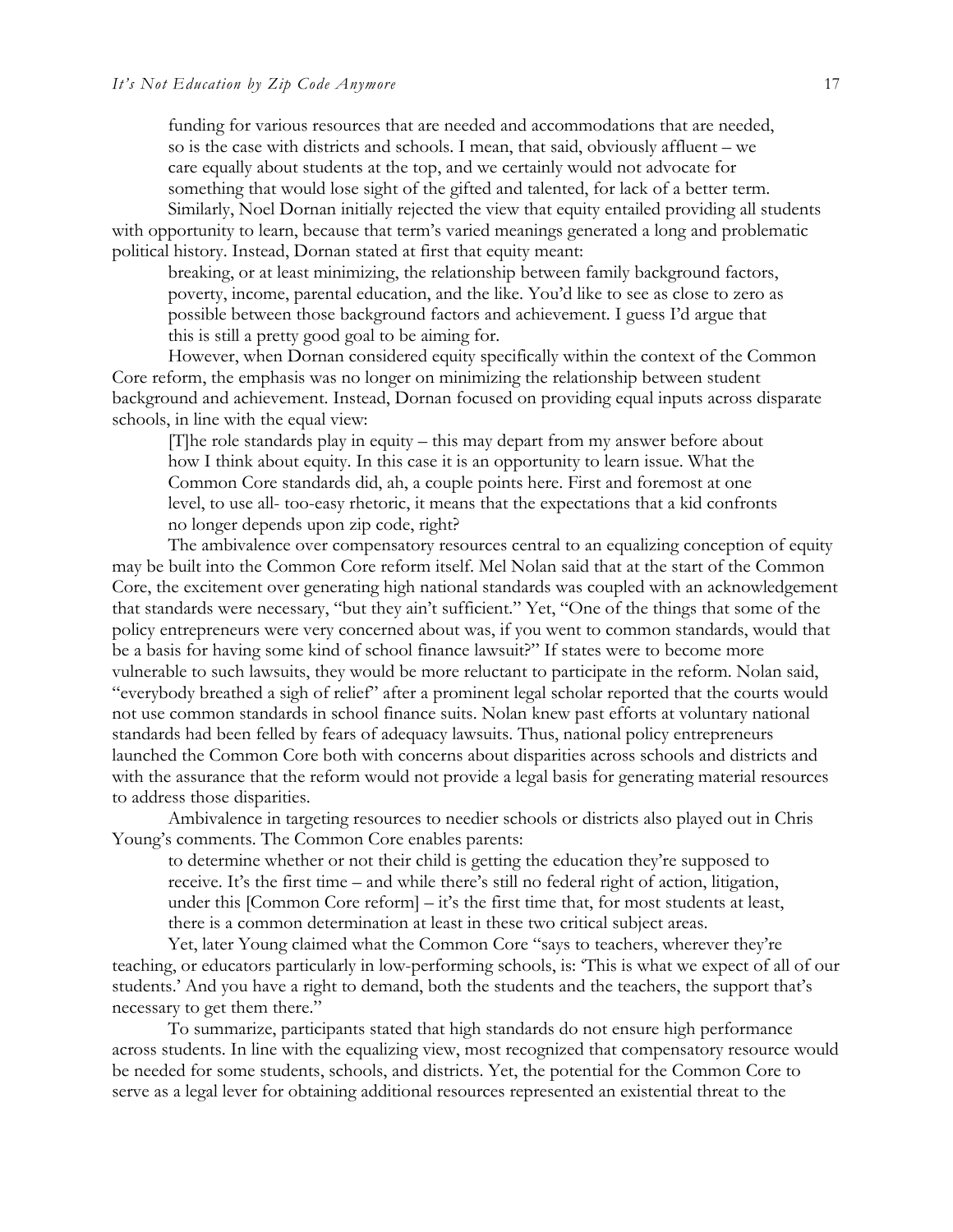reform. In line with this threat, rather than advancing an equalizing conception of equity for the reform, participants tended to re-emphasize that the Common Core would create equal standards, expectations, and opportunities and more equal access to better teachers and curriculum materials.

#### **Expansive Conception of Equity: Limited**

The expansive conception of equity, like the equalizing conception, is aimed at fostering more equal educational outcomes through targeting resources. However, because the majority of variance in school outcomes is linked to influences beyond school, an expansive conception entails providing a range of comprehensive interventions. Among these may be early childhood education, health care, after-school and summer enrichment programs, and anti-poverty measures, in addition to compensatory resources within the school (Knudsen, Heckman, Cameron & Shonkoff, 2006; Heckman, 2008, 2010; Ladd, 2012; National Research Council, 2000; Rothstein, Wilder, & Algood, 2011; Rebell, 2012.) .

One participant touched briefly on this view. In response to what equity meant, Kelly Swanson said, "Oh man, I mean in the larger universe it's – I mean we're right into the social realm." Swanson then returned to focus on education, and advanced an equalizing view: "[A]ll kids regardless of SES, geography, anything else, really have access to the absolute best education," including educational resources targeted to advance the learning of varied groups of students.

Perhaps Dornan's initial response encompassed the expansive view. Early in the interview, Dornan said educational equity entailed, "breaking or at least minimizing the relationship between family background factors … and achievement." As someone long steeped in education policy, Dornan would know that school interventions would not suffice to break that relationship. However, while the expansive view was likely understood by this policy entrepreneur, it was not stated and not pertinent to the Common Core. Within the reform, equity was "opportunity to learn," and that meant "first and foremost … that the expectations that a kid confronts no longer depends upon zip code, right?"

In sum, with one exception, the policy entrepreneurs did not voice an expansive conception of educational equity. When such a view surfaced briefly, it was not applied to the Common Core, a reform that targets the education system.

### **Discussion**

Participants saw equity as important to the formation and goals of the Common Core. They expressed three conceptions of equity: equal, equalizing, and expansive. However, the greatest emphasis was placed on equal views, which all participants saw as operating within the Common Core. Policy entrepreneurs underscored the need to provide students with the same high standards. Their comments reveal that the Common Core would generate equality in intangible resources: standards, opportunity to learn, expectations, and truths. The reform would also foster more equal access to better material resources, particularly curriculum and teachers, although the distribution of high-quality teachers would remain problematic.

A majority of participants also expressed an equalizing conception. Policy entrepreneurs did not believe the standards were sufficient or "a silver bullet." They held that additional resources should be targeted to disadvantaged schools, districts, and students. At the same time, there was ambivalence about linking the Common Core to an equalizing conception. Fundamental to the Common Core's formation was reassurance that the reform would not provide a basis for successful adequacy lawsuits and thereby threaten the reform itself.

One policy entrepreneur briefly expressed an expansive conception, in which comprehensive resources are harnessed to close achievement gaps. We believe that by asking participants about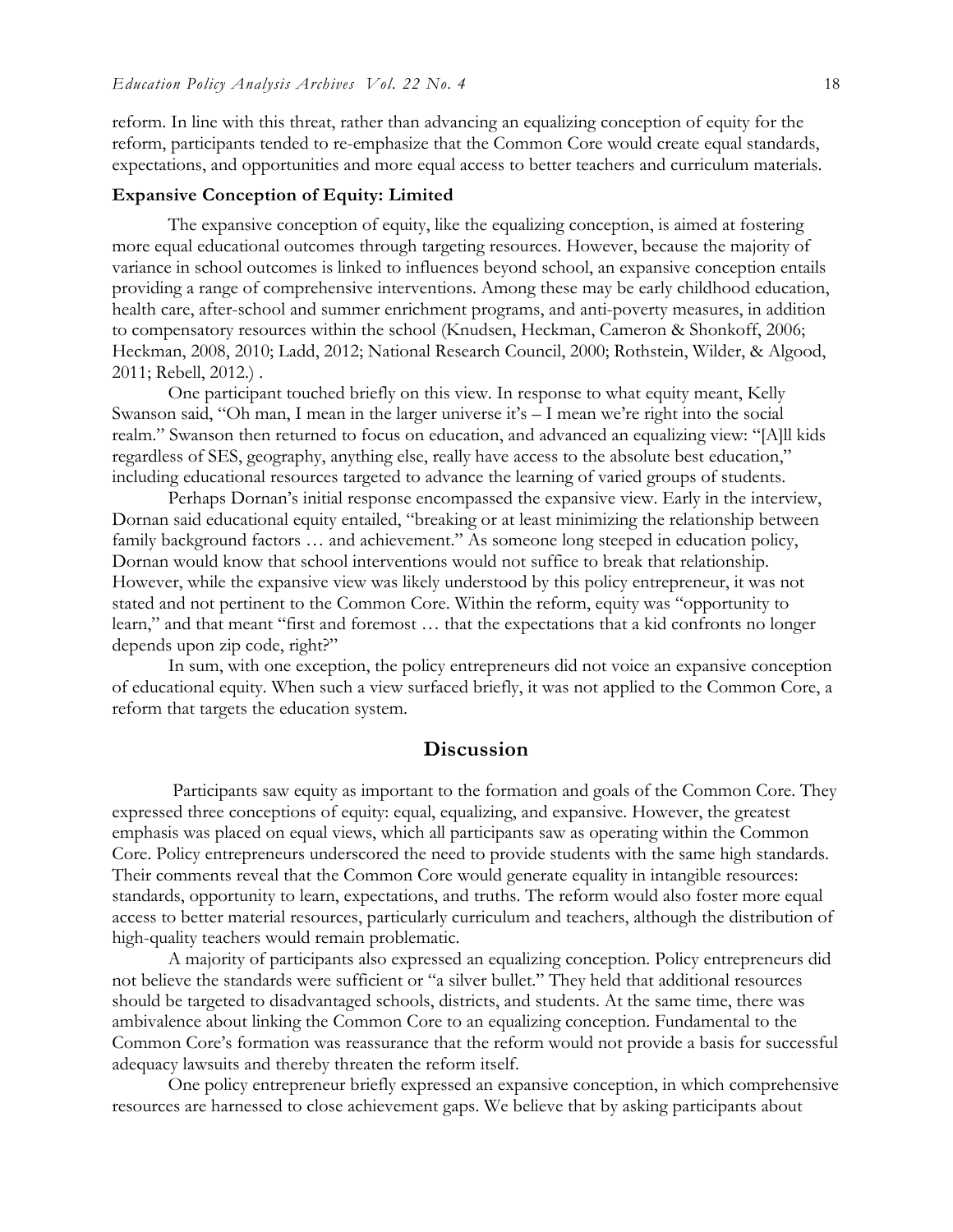their view of equity, they were free to express an expansive view. However, because the research focused on the Common Core, it is possible that most of the policy entrepreneurs stayed within the frame of school reform more generally and so did not broach more comprehensive approaches.

That policy entrepreneurs emphasized the equal conception is consistent with the broadly held value of democratic equality (Jencks, 1988). When people are offered the same rights and privileges, disparities in outcomes are not viewed as social problems but problems of individual motivation, preparation, effort, or ability. These differences are the basis for meritocratic selection.

An equal view is consistent with standards-based reforms, such as the Common Core. Standards-based reforms rest on a number of assumptions. Equal standards are assumed to be necessary for equal opportunity to learn – in the sense of equal exposure to demanding curriculum. Second, they assume equal standards will promote equal expectations. Third, such reforms assume that equal standards will promote equal opportunities to encounter equally demanding curriculum. More specifically, within the Common Core, it is assumed that economies of scale will make curriculum materials that embed high standards more equally accessible across disparate schools. The Common Core also assumes that more equal preservice education will enable teachers to teach to the standards across varied school settings. Similarly, it assumes professional development will ready existing teachers to teach to the standards across disparate schools. Through this long chain of assumptions, the Common Core will enable all students across diverse settings to enter college or career without need for remedial education. Doubt has been cast on each of these assumptions, sometimes by participants themselves in these interviews, sometimes by those who scrutinize this and other standards-based reforms (e.g., Booher-Jennings, 2005; Loveless, 2012; Nichols & Berliner, 2007; McNeil, Coppola, Radigan, & Vasquez Heilig, 2008; McNeil & Valenzuela, 2001; Ravitch, 2011).

Our point here is not to take apart the assumptions underlying the Common Core or standards-based reforms. It is instead to emphasize that the Common Core is consistent with an equal conception of equity. Given this conception and the performance of standards-based reforms in the U.S., it is reasonable to expect that disparate outcomes will continue to track students' background under the Common Core. What is out of 'alignment' in the Common Core is its reliance on an equal conception alongside its aim to generate an equalizing effect, even in the muted form that all students, regardless of zip code, will graduate college and career ready.

That the policy entrepreneurs understand that "standards aren't a silver bullet" and simultaneously refrain from compensatory or comprehensive approaches has led us to the paradox of equity in education policy: To launch a reform that seeks educational equity, proponents must make their case within the existing two-pronged paradigm of equal conceptions and standards-based reform. Therefore, the successful launch of such a policy guarantees that educational outcomes will remain tethered to student background. Policies that rest on other conceptions have proven largely unsalable since standards-based reforms began taking hold in the 1980s (Darling-Hammond, 2010; McDonnell, 1995; Rothman, 2011).

It is possible to argue that the Common Core promotes more equal inputs and is therefore better than NCLB, which allowed for both disparate inputs and disparate outputs. At the same time, hundreds of millions of dollars have already been spent directly or indirectly on the Common Core, via foundation support and federal funding for the Race to the Top initiative and the Common Core assessment consortia (Ed.gov U.S. Department of Education, Race to the Top–Game-Changing Reforms, n.d.; Phillips & Wong, 2010).

Many billions more may go to support this reform over the course of the next few years. (Accountability Works, 2012; Murphy & Regenstein, 2012; Phillips & Wong, 2010). These dollars will most clearly benefit developers and providers of new materials, trainings, assessments,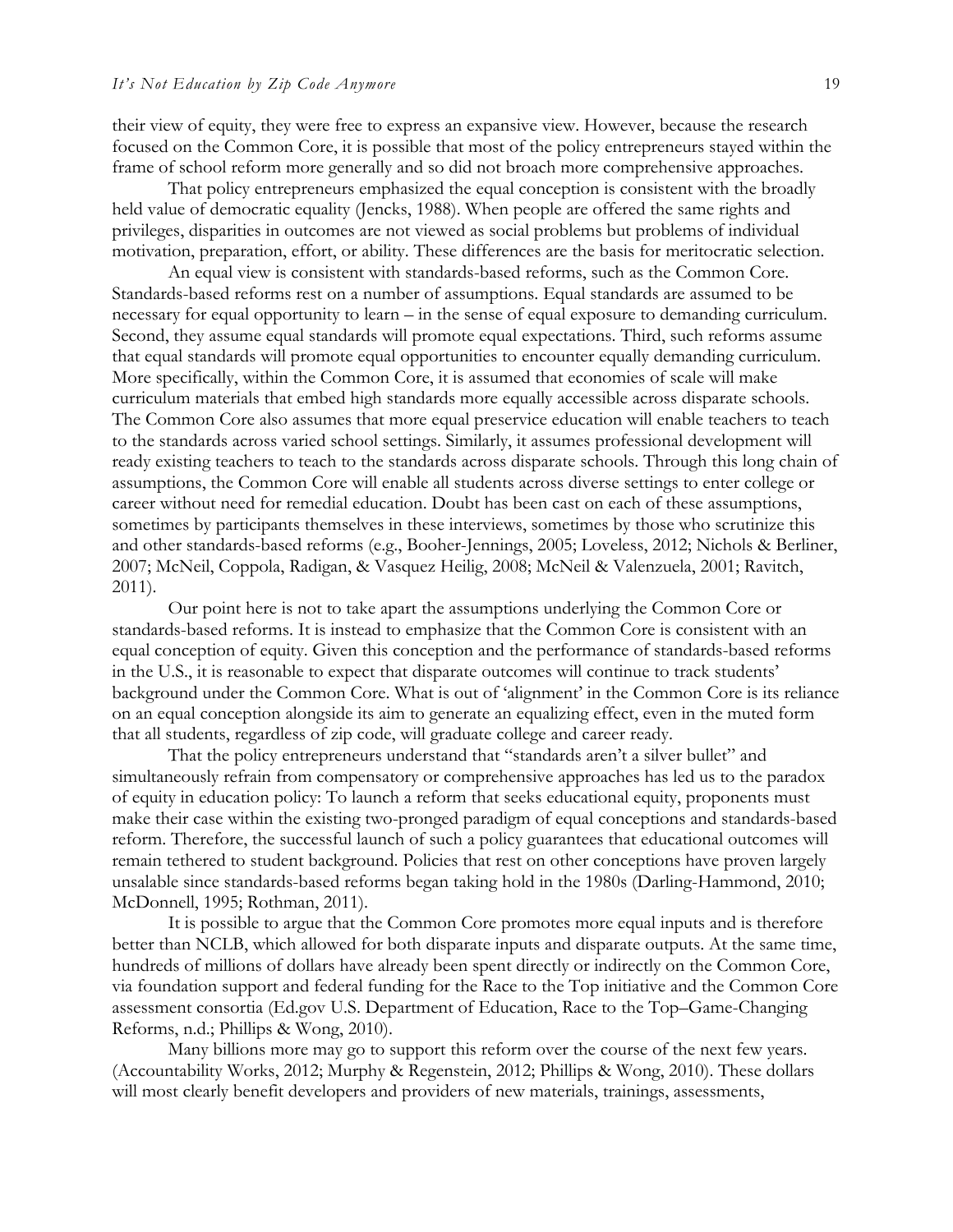technology platforms for assessment, and some groups of policy specialists (see Kingdon, 1995). On the basis of past standards-based reforms, we can anticipate sporadic bright spots for some disadvantaged youngsters, even as the educational experiences and achievement of the vast majority of them remain far behind.

Given the steep costs and distribution of benefits of this, and other, standards-based reforms, we believe a more productive course would be to devise and support policies based on equalizing or expansive views. We see arguments for these developing in both law and social science (Berliner, 2012; Gardner, 1999; Heckman, 2010; Knudsen, Heckman, Cameron, & Shonkoff, 2006; National Research Council, 2000; Rebell, 2012; Rothstein, Wilder, & Allgood, 2011; Schweinhardt, et al., 2005). Policies aligned to an equalizing conception would draw on clear findings that excellent teachers and school leaders are an important resource for improving learning outcomes. Such policies would strongly incentivize those with the best minds and teacher training to make a longterm commitment to work where there is the greatest student need. Policies aligned to an expansive conception would build on increasing understandings of early childhood development and on when and how achievement gaps widen during the school years (e.g., summer downturns, weak instruction, and curriculum). These policies would direct few resources to testing technologies and publishers. Far greater resources would be used to enable the best educators to work in schools with challenged populations. Substantial resources would be directed to providing such populations with needed health care, strong early childhood centers, parent outreach and involvement efforts, and summer- and after-school enrichment programs. Replacing an equal conception with an expansive one would help reverse the pattern now in place: some exceptional schools to belie consistently inequitable outcomes v. many strong programs to foster children's development and thereby yield more equitable chances of success.

## **Conclusion**

Views of equity inform educational policy and therefore inform the actions and resources that shape children's possibilities. To understand whether a reform aimed at equity is succeeding on its own terms or, beyond that, meeting larger social aims, it's necessary to understand what is within its conceptual purview. The Common Core rests on an equal conception. Its purview is thus to distribute equal resources across schools. It is therefore reasonable to evaluate the Common Core against this goal. If it were achieved, the Common Core would reinforce arguments for meritocratic distribution of opportunities in a way that is not now possible. However, attaining this goal is unlikely to reduce the disparities in student outcomes associated with sociodemographic variables or to enable all students to graduate high school ready for college and career. Given its equal conception, the Common Core cannot close achievement gaps, any more than the same icing will transform different cakes. Policies and resources aligned to an expansive view of equity are needed to foster more equal chances of school and life success for children from disparate circumstances.

#### **References**

Accountability Works (2012). National cost of aligning states and localities to the Common Core Standards: A Pioneer Institute and American Principles Project White Paper. Retrieved from http://www.pioneerinstitute.org/pdf/120222\_CCSSICost.pdf Administration for Children and Families, undated website. History of Head Start. http://transition.acf.hhs.gov/programs/ohs/about/history-of-head-start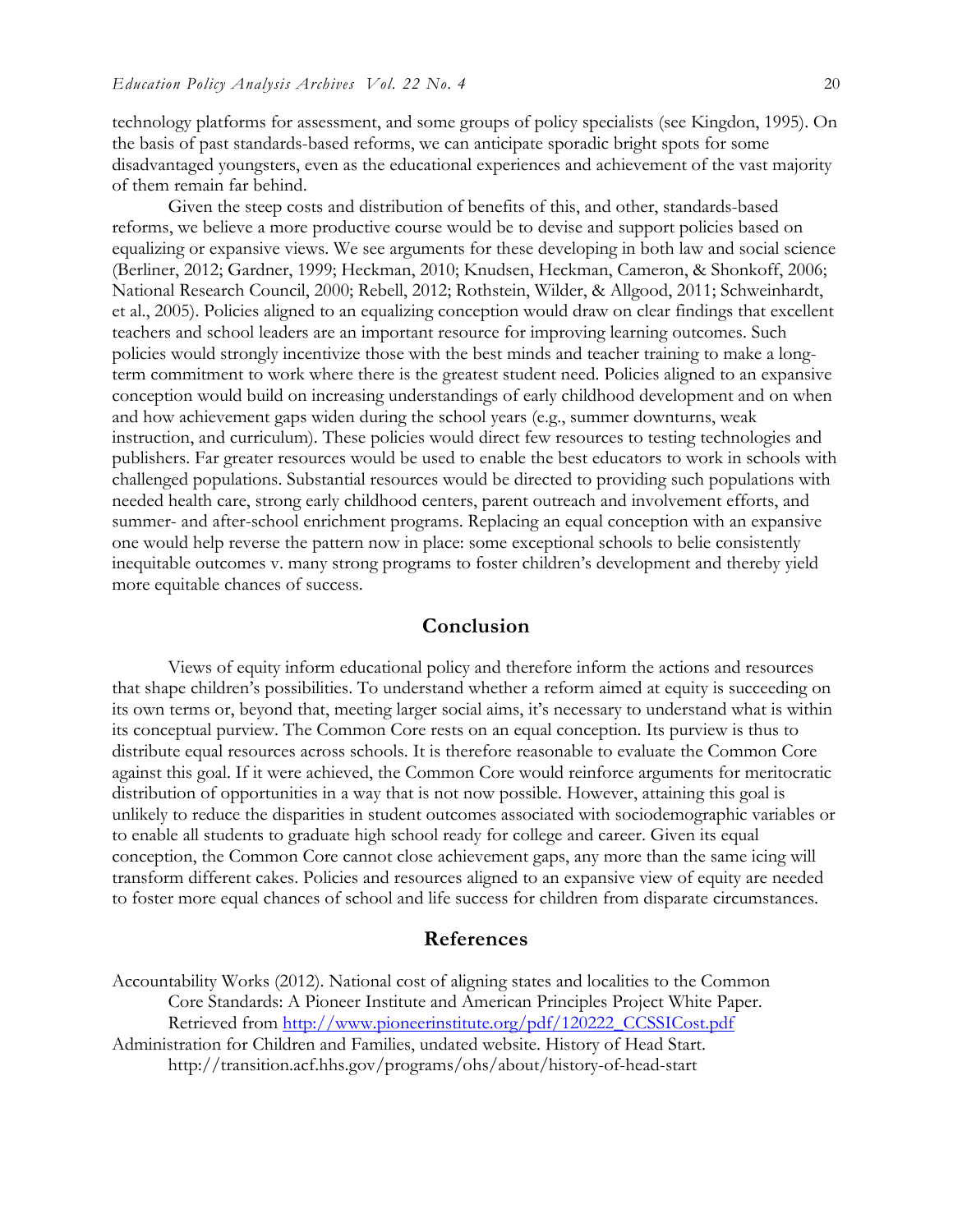- Berliner, D. (2012). Effects of inequality and poverty vs. teachers and schooling on America's youth. *Teachers College Record*, *116(*1), ID Number: 16889. Retrieved October 13, 2012 from https://tcrecord.org/Content.asp?ContentID=16889
- Betts, J. R., & Roemer, J.E. (2005). Equalizing opportunity for racial and socioeconomic groups in the United States through educational finance reform. Retrieved October 30, 2012 from http://escholarship.org/uc/item/0gq4z4m9
- Bogdan, R.C., & Biklen, S.K. (2006). *Qualitative research for education: An introduction to theories and methods* (5th ed.). New York: Pearson Education.
- Booher-Jennings, J. (2005). Below the bubble: "Educational triage" and the Texas accountability system. *American Educational Research Journal*, *42*(2), 231-268. http://dx.doi.org/10.3102/00028312042002231
- Brown v. Board of Education*,* 347 U.S. 483 (1954).
- Coburn, C.E. (2001). Collective sensemaking about reading: How teachers mediate reading policy in their professional communities. *Educational Evaluation and Policy Analysis 23*(2), 145–170. http://dx.doi.org/10.3102/01623737023002145
- Coleman, J.S. (1967). The concept of equality of educational opportunity. ERIC database (ED 015 157).
- Coleman, J.S. (1968). The concept of equality of educational opportunity. *Harvard Educational Review, 38*(1), 7-22.
- Coleman, J.S. (1972). The evaluation of *Equality of Educational Opportunity.* In F. Mosteller & D.P. Moynihan, *On equality of educational opportunity* (pp. 146-167). New York: Vintage.
- Clotfelter, C.T., Ladd, H.F., & Vigdor, J.L. (2011). Teacher mobility, school segregation, and pay-based policies to level the playing field. *Education Finance and Policy,* 6(3), 399-438. http://dx.doi.org/10.1162/EDFP\_a\_00040
- Crampton, F.E., & Thompson, D.C. (2008). Building minds, minding buildings. Washington, DC: American Federation of Teachers. Retrieved September 30, 2012 from http://www.aft.org/pdfs/psrp/bmmbfunding1208.pdf
- Council of Chief State School Officers (2012). Common Core State Standards: Implementation tools and resources. Retrieved from http://www.ccsso.org/documents/2012/common\_core\_resources.pdf on June 13, 2013
- Dillon, S. (2009, April 28). 'No Child' law is not closing a racial gap. *The New York Times.* Retrieved August 22, 2012 from
	- http://www.nytimes.com/2009/04/29/education/29scores.html?\_r=0
- Darling-Hammond, L. (2007). The flat earth and education: How America's commitment to equity will determine our future. *Educational Researcher, 36*(6), 318-334. http://dx.doi.org/10.3102/0013189X07308253
- Darling-Hammond, L. (2010). *The flat world and education: How America's commitment to equity will determine our future.* NY: Teachers College Press.
- Dougherty, K.J. (1996). Opportunity-to-learn standards: A sociological critique. *Sociology of Education, 69*, 40-65. http://dx.doi.org/10.2307/3108455
- Ed.gov U.S. Department of Education, Race to the Top–Game-Changing Reforms, n.d. Retrieved December 15, 2012 from http://www.ed.gov/open/plan/race-top-gamechanging-reforms
- Ed.gov. U.S. Department of Education Elementary & Secondary Education. Title I Improving The Academic Achievement of The Disadvantaged, n.d. Retrieved December 13, 2012 from http://www2.ed.gov/policy/elsec/leg/esea02/pg1.html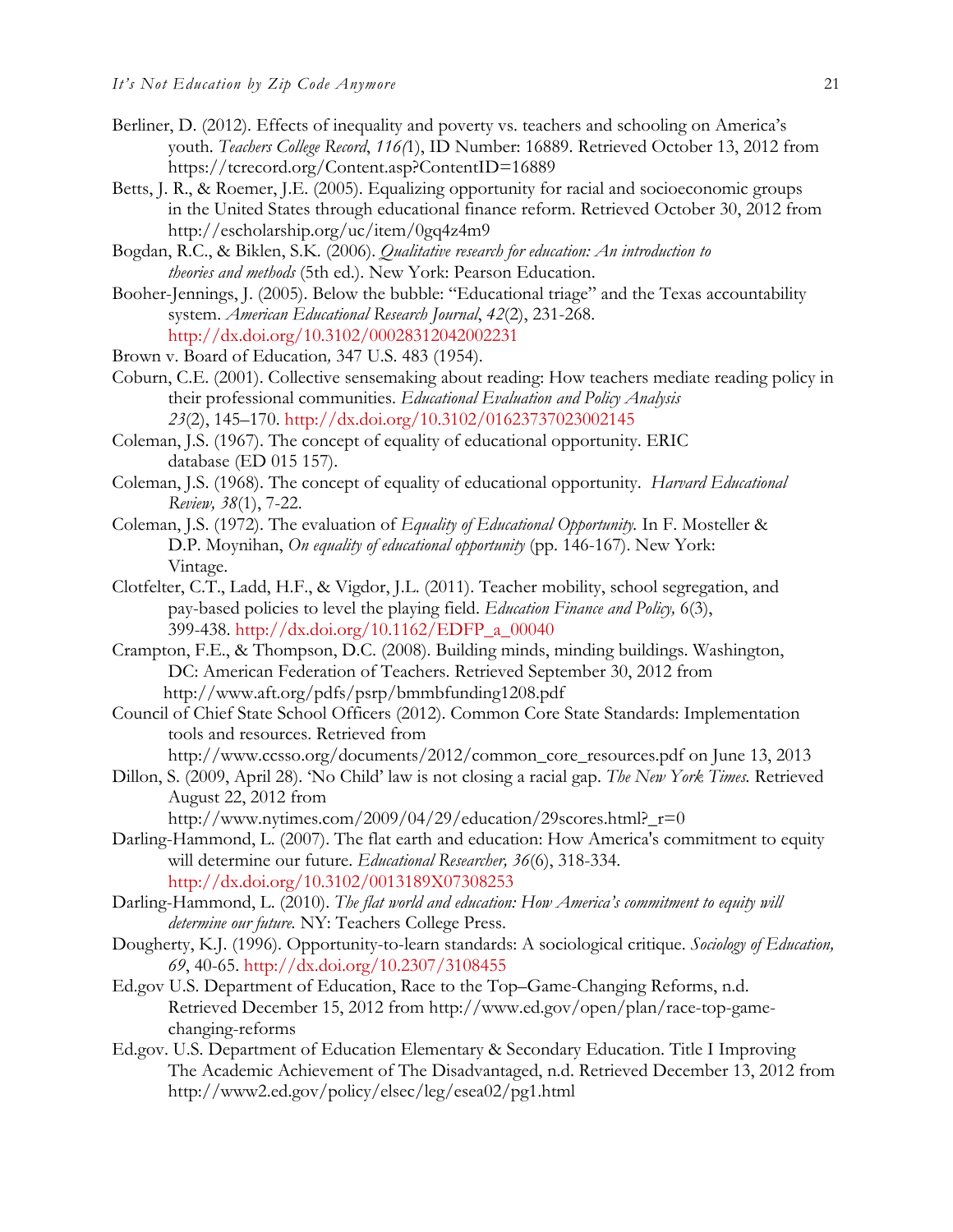- Ferguson, R.F. (2003). Teacher's perceptions and expectations and the black-white test score gap. *Urban Education*, *38*(4), 460-507. doi: 10.1177/0042085903254970
- Flyvbjerg, B. (2006). Five misunderstandings about case-study research. *Qualitative Inquiry 12*(2), 219-245. http://dx.doi.org/10.1177/1077800405284363
- Gamoran, A., & Long, D. A. (2006). *Equality of Educational Opportunity*: A 40-year retrospective (WCER Working Paper No. 2006-9). Madison: University of Wisconsin– Madison, Wisconsin Center for Education Research. Retrieved September 15, 2012 from http://www.wcer.wisc.edu/publications/workingPapers/papers.php
- Gándara, P., & Rumberger, R. (2009). Immigration, language, and education: How does language policy structure opportunity? *Teachers College Record, 111,* 750-782. Retrieved December 15, 2012 from: http://www.tcrecord.org/Content.asp?contentid=15343
- Garcia, E. E. (2002). Bilingualism and schooling in the United States. *International Journal of the Sociology of Language,* (*155-156)*, 1–92, ISSN (Online) 1613-3668, ISSN doi: 10.1515/ijsl.2002.028
- Gardner, H. (1999). *The disciplined mind*: *Beyond facts and standardized tests, the K-12 education that every child deserves.* New York: Simon & Schuster.
- Gates Foundation (2010). Fewer, clearer, higher: Moving forward with consistent, rigorous standards for all students. Retrieved December 26, 2012, from http://www.gatesfoundation.org/highschools/Documents/fewer-clearer-higherstandards.pdf
- Hakuta, K. (2011). Educating language minority students and affirming their equal rights: Research and practical perspectives. *Educational Researcher, 40*(4), 163-174. doi: 10.3102/0013189X11404943
- Hallinan (1988). Equality of educational opportunity. *Annual Review of Sociology (14),* 249-268 doi: 10.1146/annurev.so.14.080188.001341
- Heckman, J.J. (2008). Role of income and family influence on child outcomes. *Annals of the New York Academy of Science, 1136,* 307-323.
- Heckman, J.J. (2010). Letter to the National Commission on Fiscal Responsibility and Budget Reform. Retrieved September 15, 2012 from http://eyeonearlyeducation.org/2010/11/16/nobel-laureate-todebt-panel-invest-in-early-education/
- Head Start U.S. Department of Health and Human Services, Administration for Children and Families (January 2010). Head Start Impact Study. Final Report. Washington, DC. Retrieved from http://www.acf.hhs.gov/programs/opre/hs/impact\_study/ reports/impact\_study/hs\_impact\_study\_final.pdf Downloaded 9/24/12
- Heise, M. (1994-1995). Goals 2000: Educate America Act: The federalization and legalization of education policy. *Fordham Law Review. 63,* 345-381.
- Improving America's School Act of 1994, P.L. 103-382; 108 Stat. 3518 (1994).
- Jackson, C.K. (2009). Student demographics, teacher sorting, and teacher quality: Evidence from the end of school desegregation. *The Journal of Labor Economics,* 27(2), 213-256.
- Jencks, C. (1988). Whom must we treat equally for educational opportunity to be equal? *Ethics, 98*(3), 518-533.
- Jensen A R. (1969). How much can we boost IQ and scholastic achievement? *Harvard Education Review, (39)*1, 1-123.
- Johnson, L.B. (1965). Commencement address. Retrieved September 20, 2012 from http://www.lbjlib.utexas.edu/johnson/archives.hom/speeches.hom/650604.asp
- Kingdon, J.W. (1995). *Agendas, alternatives, and public policies* (2<sup>nd</sup> ed.). New York: HarperCollins.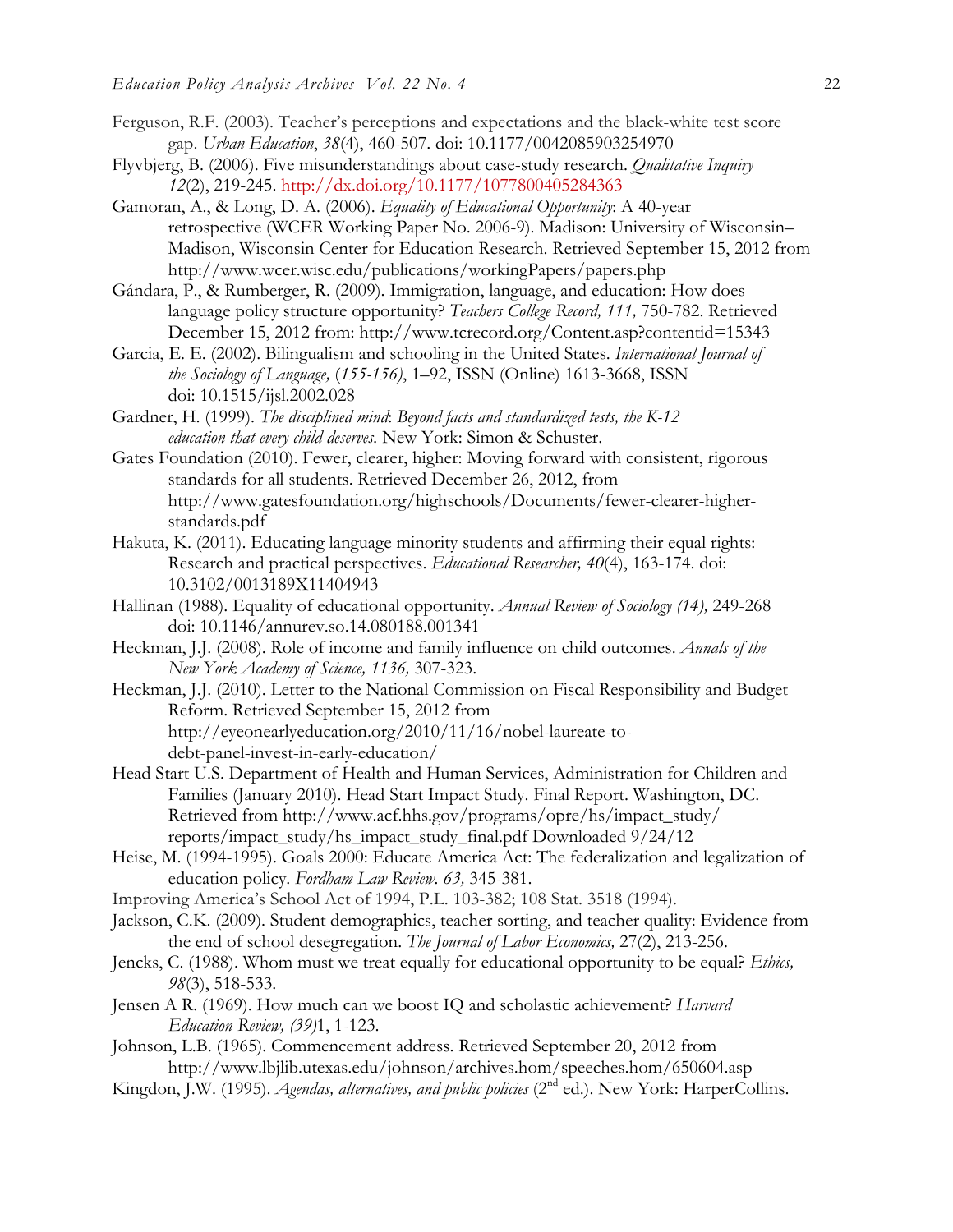- Knudsen, E.I., Heckman, J.J., Cameron J.L., & Shonkoff, J.P. (2006). Economic, neurobiological and behavioral perspectives on building America's future workforce. *Proceedings of the National Academy of Sciences, 103*(27), 10155-10162. Retrieved September 12, 2012 from http://www.pnas.org/content/103/27/10155.full.pdf+html
- Koski, W.S., & Reich, R. (2006). When "adequate" isn't: The retreat from equity in educational law and policy and why it matters. *Emory Law Journal, 56*(1), 547-617.
- Kozol, J. (1991). *Savage inequalities: Children in America's schools.* New York: Crown.
- Ladd, H.F. (2012). Education and poverty: Confronting the evidence, *Journal of Policy Analysis and Management, 31*(2), 203–227, http://dx.doi.org/10.1002/pam.21615
- Lau v. Nichols, 414 U.S. 563 (1974).
- Loveless, T. (2012). How well are American students learning? With sections on predicting the effect of the Common Core State Standards, achievement gaps on the two NAEP tests, and misinterpreting international test scores. *The Brown Center Report on American Education, 3*(1). Retrieved September 23, 2012 from

http://www.brookings.edu/~/media/newsletters/0216\_brown\_education\_loveless.pdf

Lucas, S.R., & Beresford, L. (2010). Naming and classifying: Theory, evidence, and equity in education. *Review of Research in Education, 34,* 25-84*.* 

http://dx.doi.org/10.3102/0091732X09353578

- McDonnell, L.M.(1995). Opportunity to learn as a research concept and a policy instrument. *Educational Evaluation and Policy Analysis, 17*(3), 305-322. http://dx.doi.org/10.2307/1164509
- McDonnell, L.M., & Weatherly, M. S. (2012). Evidence use and stages of the Common Core State Standards movement. Paper prepared for presentation at the Annual Meeting of the American Educational Research Association. April 16, 2012. Vancouver, Canada. Cited with permission of the authors.
- McLaughlin, M.W. (1987). Learning from experience: Lessons from policy implementation. *Educational Evaluation and Policy Analysis, 9*(2), 171-178. http://dx.doi.org/10.2307/1163728
- McLaurin v. Oklahoma State Regents, 339 U.S. 637 (1950).
- McNeil, L.M., Coppola, E., Radigan, J., & Vasquez Heilig, J. (2008). Avoidable losses: Highstakes accountability and the dropout crisis. *Education Policy Analysis Archives*, North America, 16. Retrieved September 23, 2012 from http://epaa.asu.edu/ojs/article/view/28.
- McNeil, L.M., & Valenzuela, A. (2001). The harmful impact of the TAAS system of testing in Texas: Beneath the accountability rhetoric. In G. Orfield & M. Kornhaber (Eds.), *Raising standards or raising barriers* (pp. 127-150)*.* New York: The Century Foundation Press.
- McPartland, J.M., & Schneider, B. (1996).Opportunity to learn and student diversity: Prospects and pitfalls of a common core curriculum. *Sociology of Education, 69,* 68-81. http://dx.doi.org/10.2307/3108456
- Metz, M.H. (1990). Real school: A universal drama amid disparate experience. In D.E. Mitchell & M.E. Goertz (Eds.), *Education politics for a new century* (pp. 75-91). Bristol, PA: Falmer Press.
- Murphy, J. (1988). Equity as student opportunity to learn. *Theory into practice, 27*(2), 145-151. http://dx.doi.org/10.1080/00405848809543343
- Murphy, P., & Regenstein, E. (2012). Putting a price tag on the Common Core: How much will smart implementation cost? Retrieved August 1, 2012 from http://edexcellencemedia.net/publications/2012/20120530-Putting-A-Price-Tag-on-the-Common-Core/20120530-Putting-a-Price-Tag-on-the-Common-Core-FINAL.pdf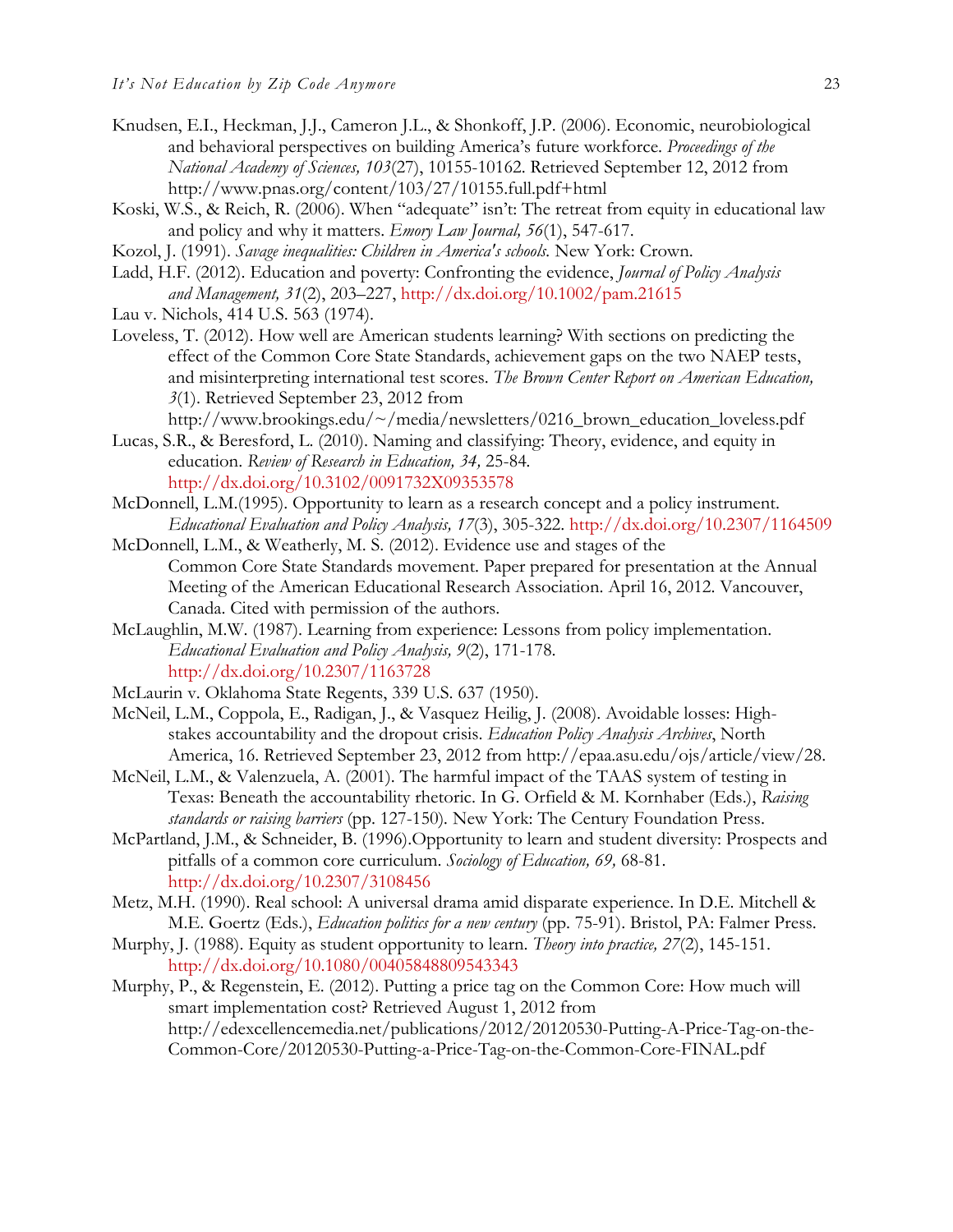- National Center on Educational Standards and Testing (1992). *Raising standards for American education. A report to Congress, the Secretary of Education, the National Education Goals Panel, and the American people* (Washington, DC: U.S. Government Printing Office).
- National Governors Association Center for Best Practices & Council of Chief State School Officers (n.d.). *About the Standards*. Retrieved from
- http://www.corestandards.org/about-the-standards on June 13, 2013. National Governors Association Center for Best Practices & Council of Chief State School Officers (2010). *Powerpoint – March 2010.* Retrieved from http://www.corestandards.org/resources on May 18, 2013.
- National Research Council and Institute of Medicine (2000). *From neurons to neighborhoods: The science of early childhood development*. Committee on Integrating the Science of Early Childhood Development. Jack P. Shonkoff & Deborah A. Phillips (Eds.), Board on Children, Youth, and Families, Commission on Behavioral and Social Sciences and Education. Washington, DC: National Academy Press.
- National Research Council (2008). *Common standards for K-12 education? Considering the evidence: Summary of a workshop series*. Alexandra Beatty. Rapporteur. Committee on State Standards in Education. Division of Behavioral and Social Sciences and Education. Washington, DC: National Academy Press.
- New America Foundation, Federal Education Budget Project, School Finance Inequity Among Districts, n.d.). Retrieved December 15, 2012 from http://febp.newamerica.net/k12
- Nichols, S. N., & Berliner, D. C. (2007). *Collateral damage: The effects of high-stakes testing on America's schools*. Cambridge, MA: Harvard Education Press.
- No Child Left Behind (NCLB) Act of 2001, Pub. Law. No. 107-110, § 115. Stat. 1425 (2002).
- Oakes, J. (1985). *Keeping track: How schools structure inequality*. New Haven, CT: Yale University Press.
- Orfield, G., & Lee, C. (2005). Why segregation matters. The Civil Rights Project Harvard University. Retrieved from http://civilrightsproject.ucla.edu/research/k-12 education/integration-and-diversity/why-segregation-matters-poverty-and-educationalinequality/orfield-why-segregation-matters-2005.pdf
- Orfield, G., & Lee, C. (2007). Historic reversals, accelerating resegregation, and the need for new integration strategies. A report of the Civil Rights Project/Proyecto Derechos Civiles, UCLA. Retrieved from http://civilrightsproject.ucla.edu/research/k-12 education/integration-and-diversity/historic-reversals-accelerating-resegregation-and-theneed-for-new-integration-strategies-1/orfield-historic-reversals-accelerating.pdf
- Parents Involved in Community Schools v. Seattle School District No. 1, 551 U.S. 701 (2007).
- Phillips, V., & Wong, C. (2010). Tying together the common core of standards, instruction, and assessments. *Phi Delta Kappan* (*91)*5, 37-42.
- Porter, A. (1993). School delivery standards. *Educational Researcher, 22*(5), 24-30. http://dx.doi.org/10.2307/1176948
- Porter, A. (1995). The uses and misuses of opportunity-to-learn standards, *Educational Researcher, 24*(1), 21-27.
- Porter, A., Polikoff , M., & J. Smithson, J. (2009). Is there a de facto national intended curriculum? Evidence from state content standards. *Educational Evaluation and Policy Analysis, 31*(3), 238-268. doi: 10.3102/0162373709336465
- Quay, L. (2010). Higher standards for all: Implications of the Common Core for equity in education. Berkeley, CA: The Chief Justice Earl Warren Institute on Race, Ethnicity & Diversity, University of California, Berkeley Law School. Retrieved from http://www.law.berkeley.edu/files/Education\_Roundable\_Standards\_Brief\_4\_10.pdf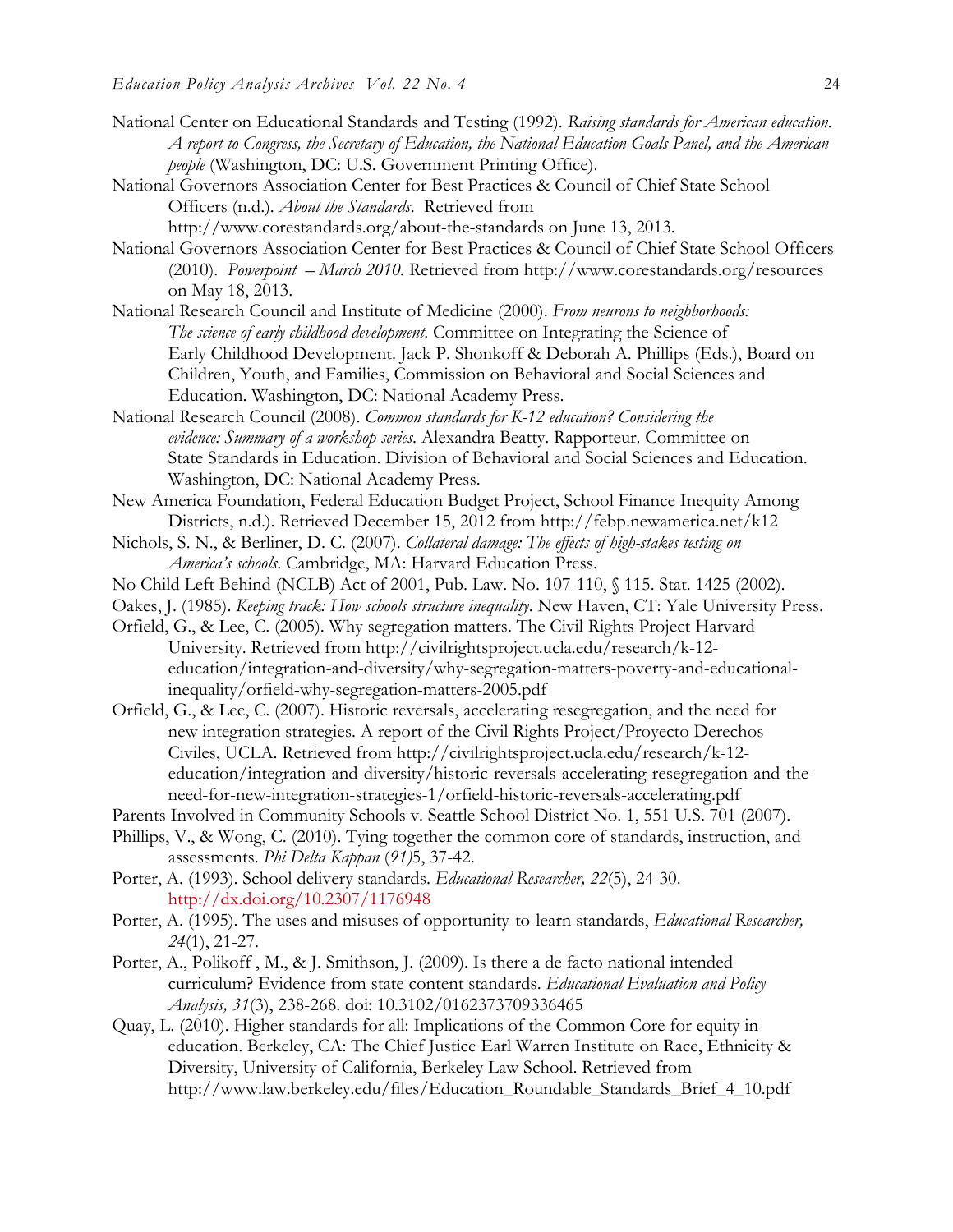- Ravitch, D. (2011). *The death and life of the great American school system: How testing and choice are undermining education.* New York: BasicBooks.
- Rebell, M. (2012). The right to comprehensive educational opportunity. *Harvard Civil Rights Law Review, 47,* 47-117.
- Rebell, M., & Wolf, J. (2008). Moving every child ahead: From NCLB hype to meaningful educational opportunity. New York: Teachers College Press.
- Rosenthal, R., & Jacobson, L. (1992). *Pygmalion in the classroom: Teacher expectation and pupils' intellectual development*. New York: Irvington.
- Rothman, R. (2011). *Something in common: The Common Core standards and the next chapter in American education.* Cambridge, MA: Harvard Education Press.
- Rothstein, R., Wilder, T., & Allgood, W. (2011). Providing comprehensive educational opportunity to low-income students: How much does it cost? Teachers College, Columbia University: Campaign for Educational Equity. Retrieved December 8, 2012 from http://www.tc.edu/i/a/document/18662\_2rothstein.pdf
- San Francisco Unified Public Schools Basis for English Learner Programs, n.d. Retrieved from http://www.sfusd.edu/en/programs/english-language-learners/basis-for-english-learnerprograms.
- Schmidt, W.H., & Maier, A. (2009). Opportunity to learn. In G. Sykes, B. Schneider, & D.N. Plank, *Handbook of education policy research* (pp. 541-559). New York: Routledge*.*
- Schweinhart, L.H., Montie, J., Xiang, Z., Barnett, W.S., Belfield, C.R., Nores, M., et al. (2005). Lifetime effects: The High/Scope Perry Preschool Study through age 40. High/Scope Press. Ypsilanti, MI.
- Smrekar, C.E., & Goldring, E. B. (2009). *From the courtroom to the classroom: The shifting landscape of school desegregation.* Cambridge, MA: Harvard Education Press.
- Spillane, J.P. (2004). *Standards deviation: How local schools misunderstand policy.* Cambridge, MA: Harvard University Press.
- Sunderman, G.L., & Kim, J. (2005). Teacher quality: Equalizing educational opportunities and outcomes. Cambridge, MA: The Civil Rights Project at Harvard University.
- U.S. Department of Education, Building the Legacy: Idea 2004, Statute TITLE I/B/612/a/5, n.d. Retrieved December 15, 2012 from http://idea.ed.gov/explore/view/p/%2Croot%2Cstatute%2CI%2CB%2C612%2Ca%2C5  $\%2C$
- The White House President George W. Bush, President's Remarks in Minneapolis, Minnesota, n.d. Retrieved December 8, 2012 from http://georgewbushwhitehouse.archives.gov/news/releases/2004/10/20041030-8.html
- Yee, V. (2012, December 10). Poor schools struggling to meet state standards, years after critical ruling. *The New York Times.* Retrieved December 10, 2012 from http://www.nytimes.com/2012/12/10/nyregion/years-after-ruling-poor-schools-in-newyork-still-struggle.html?\_r=0
- Weick, K.E, Sutcliffe, K.M, & Obstfeld, D. (2005). Organizing and the process of sensemaking. *Organization Science*,*16*(4), 409-421. http://dx.doi.org/10.1287/orsc.1050.0133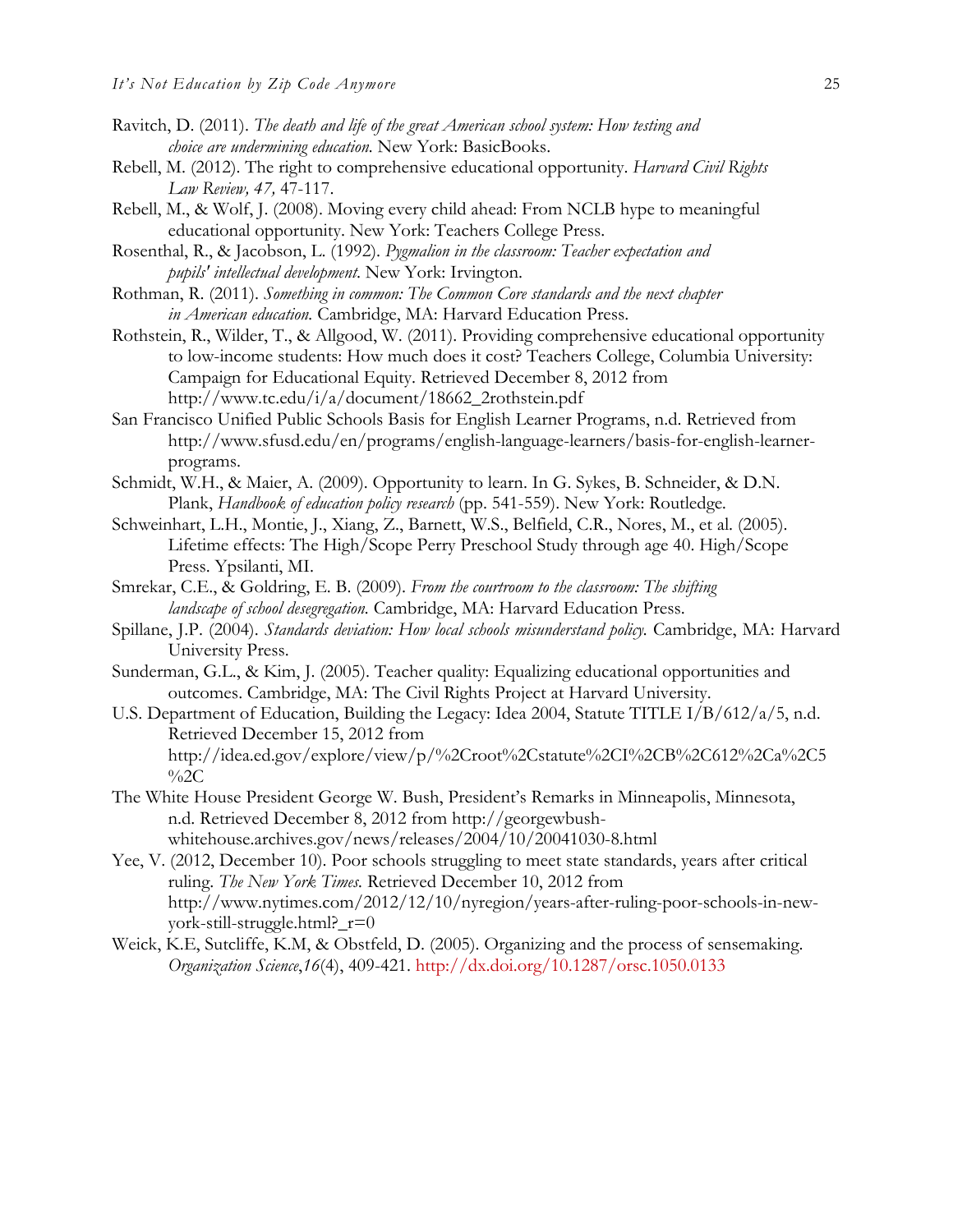## **About the Authors**

#### **Mindy L. Kornhaber**

Penn State University mlk20@psu.edu Mindy L. Kornhaber is an Associate Professor in the Department of Education Policy Studies at Penn State University. Her research is guided by two questions: How do institutions and the policies surrounding them enhance or impede human development, and how can human development be advanced on a more equitable basis?

#### **Kelly Griffith**

Penn State University kmg19@psu.edu Kelly Griffith is a doctoral candidate in the Education Theory and Policy Program at Penn State University. Her research centers on issues of educational equity in the K-16 pipeline and the policies that seek to address access to college preparatory experiences within and across high schools.

#### **Alison Tyler**

Penn State University

act167@psu.edu

Alison C. Tyler is a doctoral candidate in the Education Theory and Policy Program at Penn State University. Her research focuses on issues of educational equity, including segregation, as well as the symbolic import of policy.

### **Acknowledgements**

We wish to thank Howard Gardner, Jeanne M. Powers, Robert Rothman, and two anonymous reviewers for their constructive comments on earlier versions of this article.

# education policy analysis archives

Volume 22 Number 4 January  $27<sup>th</sup>$ , 2014 ISSN 1068-2341

 $_{\rm (cc)}$ 

SOME RIGHTS RESERVED Readers are free to copy, display, and distribute this article, as long as the work is attributed to the author(s) and **Education Policy Analysis Archives,** it is distributed for noncommercial purposes only, and no alteration or transformation is made in the work. More details of this Creative Commons license are available at

http://creativecommons.org/licenses/by-nc-sa/3.0/. All other uses must be approved by the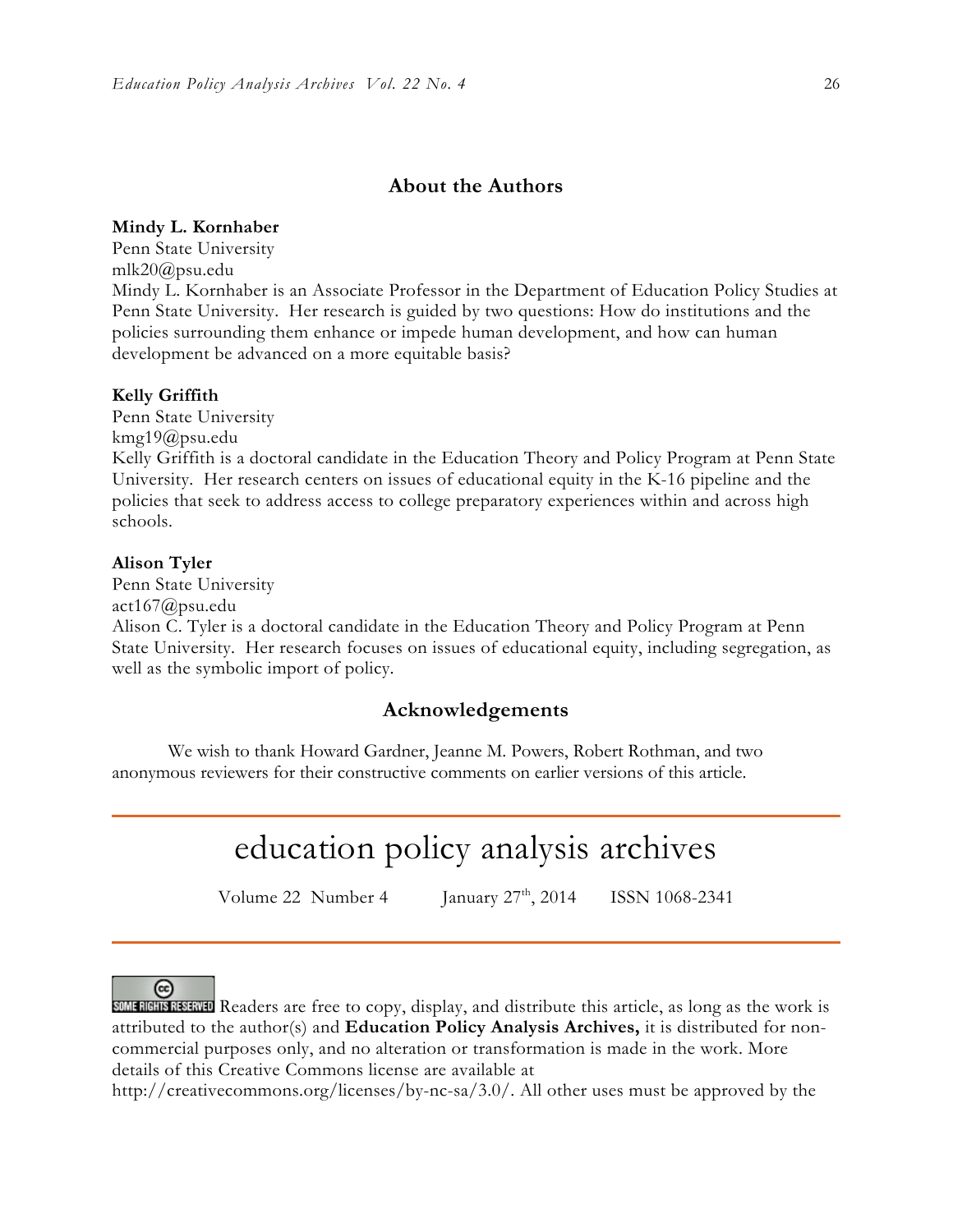author(s) or **EPAA**. **EPAA** is published by the Mary Lou Fulton Institute and Graduate School of Education at Arizona State University Articles are indexed in CIRC (Clasificación Integrada de Revistas Científicas, Spain), DIALNET (Spain), Directory of Open Access Journals, EBSCO Education Research Complete, ERIC, Education Full Text (H.W. Wilson), QUALIS A2 (Brazil), SCImago Journal Rank; SCOPUS, SOCOLAR (China).

Please contribute commentaries at http://epaa.info/wordpress/ and send errata notes to Gustavo E. Fischman fischman@asu.edu

**Join EPAA's Facebook community** at https://www.facebook.com/EPAAAAPE and **Twitter feed** @epaa\_aape.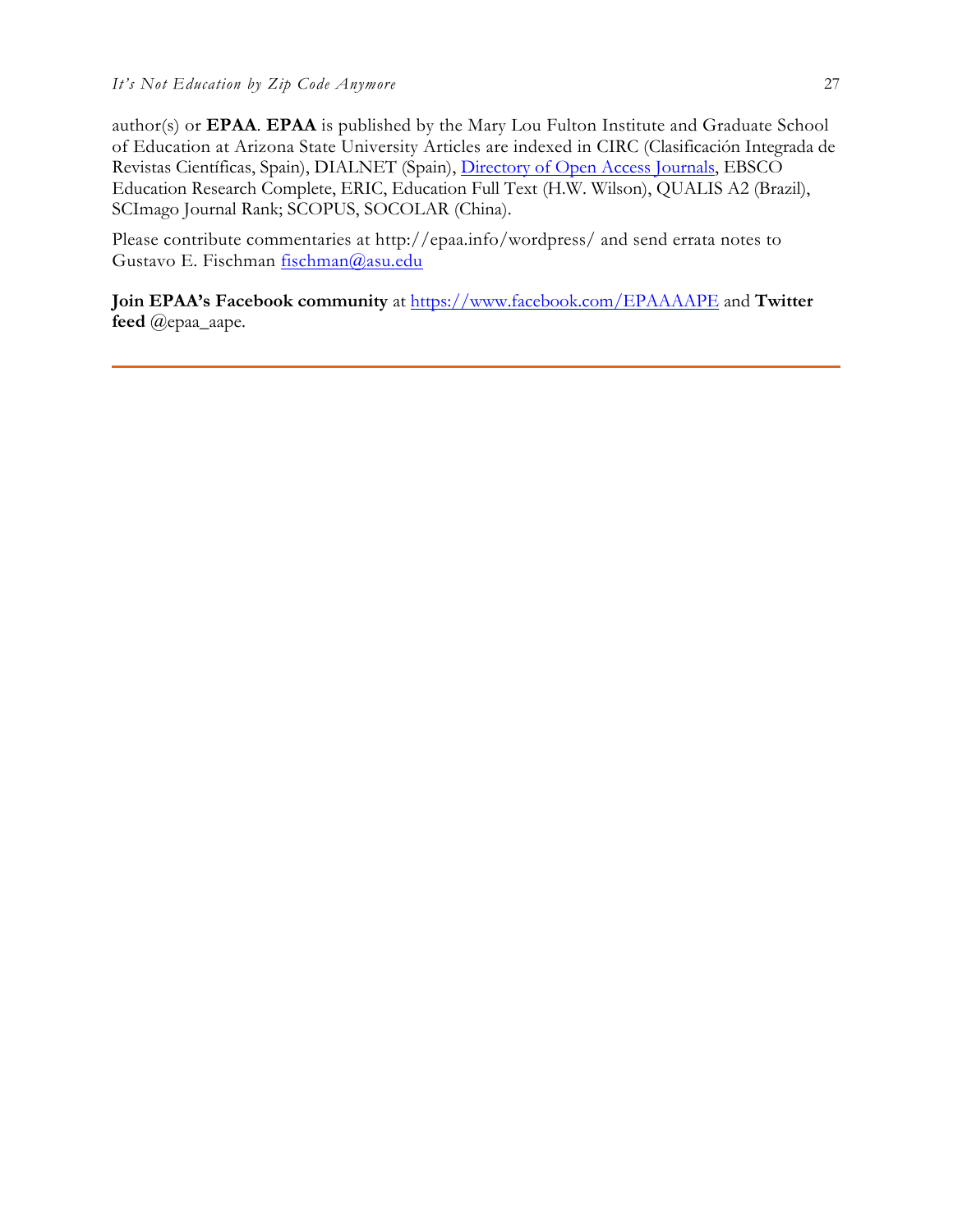## education policy analysis archives editorial board

Editor **Gustavo E. Fischman** (Arizona State University) Associate Editors: **Audrey Amrein-Beardsley** (Arizona State University) **Rick Mintrop,** (University of California, Berkeley) **Jeanne M. Powers** (Arizona State University)

**Gary Anderson** New York University **Sarah Lubienski University of Illinois**, Urbana-**David C. Berliner** Arizona State University **William Mathis** University of Colorado, Boulder **Wendy C. Chi\*** University of Colorado, Boulder **Julianne Moss** University of Melbourne **Casey Cobb** University of Connecticut **Sharon Nichols** University of Texas, San Antonio **Arnold Danzig** Arizona State University **Noga O'Connor** University of Iowa **Antonia Darder** University of Illinois, Urbana-Champaign **Linda Darling-Hammond** Stanford University **Laurence Parker** University of Illinois, Urbana-**Chad d'Entremont** Strategies for Children | Susan L. Robertson Bristol University **John Diamond** Harvard University **John Rogers** University of California, Los Angeles **Tara Donahue** Learning Point Associates **A. G. Rud** Purdue University **Christopher Joseph Frey** Bowling Green State University **Melissa Lynn Freeman\*** Adams State College **Kimberly Scott** Arizona State University **Amy Garrett Dikkers** University of Minnesota **Dorothy Shipps** Baruch College/CUNY **Gene V Glass** Arizona State University **Maria Teresa Tatto** Michigan State University **Ronald Glass** University of California, Santa Cruz **Larisa Warhol** University of Connecticut **Harvey Goldstein** Bristol University **Cally Waite** Social Science Research Council **Jacob P. K. Gross** Indiana University **John Weathers** University of Colorado, Colorado **Eric M. Haas** WestEd **Kevin Welner** University of Colorado, Boulder **Kimberly Joy Howard\*** University of Southern California **Aimee Howley** Ohio University **Terrence G. Wiley** Arizona State University **Craig Howley** Ohio University **John Willinsky** Stanford University

**Jessica Allen** University of Colorado, Boulder **Christopher Lubienski** University of Illinois, Urbana-Champaign Champaign **Michael W. Apple** University of Wisconsin, Madison **Samuel R. Lucas** University of California, Berkeley **Angela Arzubiaga** Arizona State University **Maria Martinez-Coslo** University of Texas, Arlington **Robert Bickel** Marshall University **Tristan McCowan** Institute of Education, London **Henry Braun** Boston College **Heinrich Mintrop** University of California, Berkeley **Eric Camburn** University of Wisconsin, Madison **Michele S. Moses** University of Colorado, Boulder **João Paraskveva** University of Massachusetts, Dartmouth Champaign **Sherman Dorn** University of South Florida **Felicia C. Sanders** The Pennsylvania State University **Janelle Scott** University of California, Berkeley Springs **Ed Wiley** University of Colorado, Boulder

**Steve Klees** University of Maryland **Kyo Yamashiro** University of California, Los Angeles **Jaekyung Lee** SUNY Buffalo \* \* Members of the New Scholars Board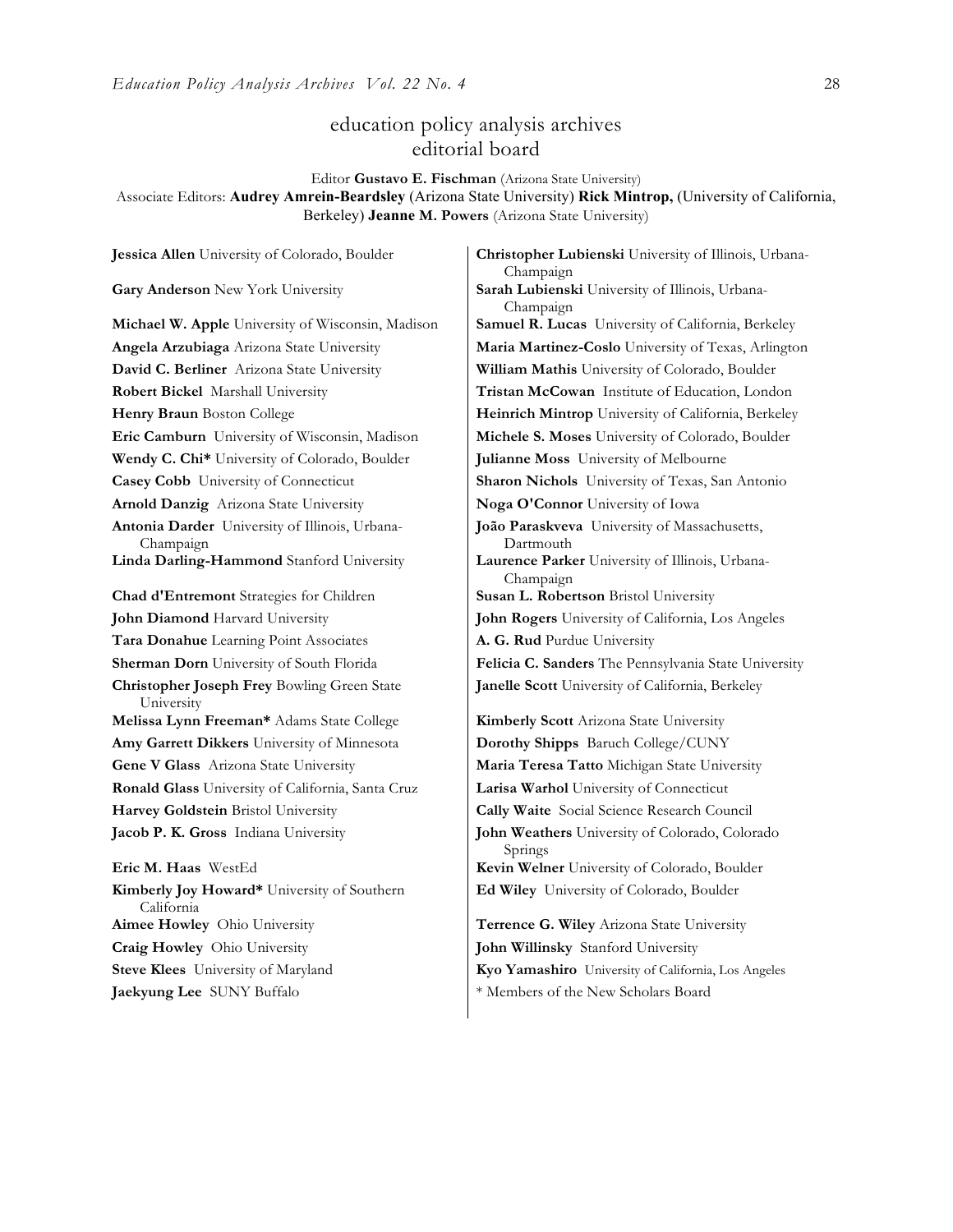## archivos analíticos de políticas educativas consejo editorial

Editor: **Gustavo E. Fischman** (Arizona State University) Editores. Asociados **Alejandro Canales** (UNAM) y **Jesús Romero Morante** (Universidad de Cantabria)

| Armando Alcántara Santuario Instituto de                                    | Fanni Muñoz Pontificia Universidad Católica de Perú                   |
|-----------------------------------------------------------------------------|-----------------------------------------------------------------------|
| Investigaciones sobre la Universidad y la Educación,                        |                                                                       |
| UNAM México                                                                 |                                                                       |
| Claudio Almonacid Universidad Metropolitana de                              | Imanol Ordorika Instituto de Investigaciones                          |
| Ciencias de la Educación, Chile                                             | Economicas - UNAM, México                                             |
| Pilar Arnaiz Sánchez Universidad de Murcia, España                          | Maria Cristina Parra Sandoval Universidad de Zulia,<br>Venezuela      |
| Xavier Besalú Costa Universitat de Girona, España                           | Miguel A. Pereyra Universidad de Granada, España                      |
| Jose Joaquin Brunner Universidad Diego Portales,<br>Chile                   | Monica Pini Universidad Nacional de San Martín,<br>Argentina          |
| Damián Canales Sánchez Instituto Nacional para la                           | Paula Razquin UNESCO, Francia                                         |
| Evaluación de la Educación, México                                          |                                                                       |
| María Caridad García Universidad Católica del Norte,<br>Chile               | Ignacio Rivas Flores Universidad de Málaga, España                    |
| Raimundo Cuesta Fernández IES Fray Luis de León,                            | Daniel Schugurensky Arizona State University                          |
| España                                                                      |                                                                       |
| Marco Antonio Delgado Fuentes Universidad                                   | Orlando Pulido Chaves Universidad Pedagógica                          |
| Iberoamericana, México                                                      | Nacional, Colombia                                                    |
| Inés Dussel FLACSO, Argentina                                               | José Gregorio Rodríguez Universidad Nacional de<br>Colombia           |
| Rafael Feito Alonso Universidad Complutense de<br>Madrid, España            | Miriam Rodríguez Vargas Universidad Autónoma de<br>Tamaulipas, México |
| Pedro Flores Crespo Universidad Iberoamericana,                             | Mario Rueda Beltrán Instituto de Investigaciones sobre                |
| México                                                                      | la Universidad y la Educación, UNAM México                            |
| Verónica García Martínez Universidad Juárez                                 | José Luis San Fabián Maroto Universidad de Oviedo,                    |
| Autónoma de Tabasco, México                                                 | España                                                                |
| Francisco F. García Pérez Universidad de Sevilla,                           | Yengny Marisol Silva Laya Universidad                                 |
| España                                                                      | Iberoamericana, México                                                |
| Edna Luna Serrano Universidad Autónoma de Baja<br>California, México        | Aida Terrón Bañuelos Universidad de Oviedo, España                    |
| Alma Maldonado Departamento de Investigaciones                              | Jurio Torres Santomé Universidad de la Coruña,                        |
| Educativas, Centro de Investigación y de Estudios<br>Avanzados, México      | España                                                                |
| Alejandro Márquez Jiménez Instituto de                                      | Antoni Verger Planells University of Amsterdam,                       |
| Investigaciones sobre la Universidad y la Educación,                        | Holanda                                                               |
| UNAM México                                                                 |                                                                       |
| José Felipe Martínez Fernández University of<br>California Los Angeles, USA | Mario Yapu Universidad Para la Investigación<br>Estratégica, Bolivia  |